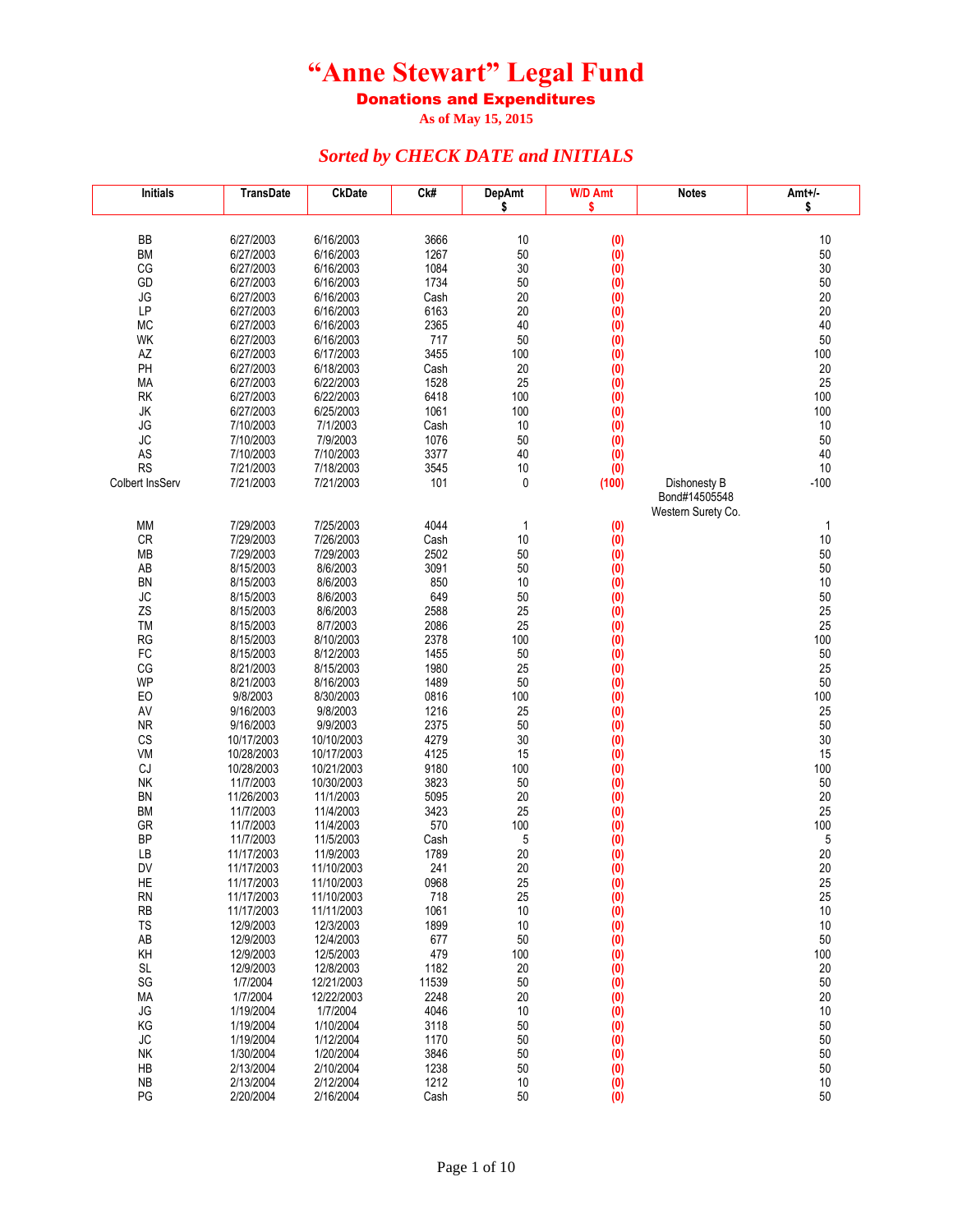Donations and Expenditures

**As of May 15, 2015**

| <b>RM</b><br>2/20/2004<br>2/19/2004<br>1007<br>50<br>(0)<br>50<br>30<br><b>BL</b><br>3/10/2004<br>3/7/2004<br>1541<br>(0)<br>30<br>3/17/2004<br>3/10/2004<br>1333<br>25<br>25<br>AV<br>(0)<br>PP<br>25<br>25<br>3/17/2004<br>3/10/2004<br>6501<br>(0)<br>25<br>25<br>DB<br>3/31/2004<br>3/29/2004<br>10074<br>(0)<br>25<br>25<br><b>DW</b><br>3/31/2004<br>3/29/2004<br>4372<br>$\ddot{0}$<br>1923<br>25<br>25<br><b>TS</b><br>4/12/2004<br>4/6/2004<br>(0)<br>799<br>25<br>25<br><b>RW</b><br>4/12/2004<br>4/10/2004<br>(0)<br>9173<br>20<br>20<br><b>DM</b><br>4/20/2004<br>4/14/2004<br>(0)<br>10<br>10<br>GH<br>4/20/2004<br>4/19/2004<br>(0)<br>Cash<br>JF<br>4960<br>25<br>4/20/2004<br>4/20/2004<br>25<br>(0)<br>372<br>10<br><b>NM</b><br>4/26/2004<br>4/24/2004<br>(0)<br>10<br>JC<br>5/12/2004<br>4/27/2004<br>1<br>$\mathbf{1}$<br>Cash<br>(0)<br>KF<br>25<br>25<br>371<br>5/12/2004<br>4/28/2004<br>(0)<br>102<br>0<br>$-1154.5$<br>Parker & Thompson<br>6/14/2004<br>6/14/2004<br>(1154.5)<br>Salamone Appeal<br>103<br>0<br>Colbert InsServ<br>7/1/2004<br>7/1/2004<br>$-100$<br>(100)<br>Dishonesty B<br>Bond#14505548<br>Western Surety Co.<br>7/27/2004<br>7/22/2004<br>774<br>50<br>50<br>МB<br>(0)<br><b>NK</b><br>7/27/2004<br>7/22/2004<br>50<br>50<br>Cash<br>(0)<br>3777<br><b>RK</b><br>7/27/2004<br>7/27/2004<br>200<br>(0)<br>200<br><b>RD</b><br>9/1/2004<br>8/23/2004<br>596<br>50<br>50<br>(0)<br>KP<br>11/22/2004<br>11/22/2004<br>21554<br>250<br>(0)<br>250<br>2/15/2005<br>2/12/2005<br>666<br>50<br>50<br>RD<br>(0)<br>DT<br>752<br>25<br>25<br>3/14/2005<br>3/12/2005<br>(0)<br>2074<br>200<br>200<br>EK<br>6/6/2005<br>6/1/2005<br>(0)<br>1190<br>5<br>5<br>HG<br>6/6/2005<br>6/2/2005<br>$\ddot{0}$<br><b>RG</b><br>6/6/2005<br>6/3/2005<br>2806<br>100<br>100<br>(0)<br>JC<br>6/6/2005<br>1536<br>50<br>(0)<br>50<br>6/13/2005<br>GS<br>14228<br>20<br>20<br>6/13/2005<br>6/8/2005<br>(0)<br>RB<br>10<br>6/6/2005<br>6/10/2005<br>1173<br>10<br>(0)<br>104<br>0<br>$-100$<br>Colbert InsServ<br>6/13/2005<br>6/13/2005<br>Dishonesty B<br>(100)<br>Bond#14505548<br>Western Surety Co.<br>EH<br>6/29/2005<br>6/22/2005<br>400<br>100<br>100<br>(0)<br>GF<br>7/14/2005<br>6/29/2005<br>1386<br>20<br>20<br>(0)<br>PG<br>8/10/2005<br>20<br>20<br>8/15/2005<br>Cash<br>(0)<br>LD<br>2/6/2006<br>9/14/2005<br>435<br>250<br>(0)<br>250<br>HF<br>9/27/2005<br>9/26/2005<br>20<br>20<br>Cash<br>(0)<br>JC<br>9/28/2005<br>4160<br>100<br>(0)<br>100<br>10/3/2005<br>GR<br>12/5/2005<br>12/3/2005<br>9923<br>50<br>50<br>(0)<br>TB<br>50<br>50<br>1/13/2006<br>1/13/2006<br>595<br>(0)<br><b>RC</b><br>2/1/2006<br>425<br>25<br>25<br>2/6/2006<br>(0)<br>20<br>PG<br>20<br>2/19/2006<br>2/18/2006<br>Cash<br>(0)<br>PG<br>25<br>(0)<br>25<br>2/14/2006<br>2/24/2006<br>Cash<br>МA<br>5/2/2006<br>5/1/2006<br>2513<br>25<br>(0)<br>25<br>25<br><b>BM</b><br>6/6/2006<br>6/6/2006<br>(0)<br>25<br>Cash<br>$\mathbf 0$<br>Colbert InsServ<br>7/1/2006<br>7/1/2006<br>105<br>$-100$<br>(100)<br>Dishonesty B<br>Bond#14505548<br>Western Surety Co.<br>DT<br>7/21/2006<br>7/21/2006<br>50<br>50<br>4911<br>(0)<br>TB<br>8/17/2006<br>8/16/2006<br>831<br>$50\,$<br>50<br>(0)<br>0<br>(102.38)<br>$-102.38$<br><b>Staples</b><br>9/6/2006<br>9/6/2006<br>Visa Debit<br>Complaint supplies<br>Card<br>0<br>(19.13)<br>$-19.13$<br><b>Staples</b><br>9/8/2006<br>9/6/2006<br>Visa Debit<br>Complaint supplies<br>Card<br>MA<br>2577<br>25<br>25<br>12/18/2006<br>12/14/2006<br>(0)<br>PG<br>20<br>20<br>3/22/2007<br>3/17/2007<br>Cash<br>(0)<br>5146<br>50<br>(0)<br>50<br>AL<br>4/25/2007<br>4/14/2007<br>2937<br>50<br>50<br>LD<br>5/17/2007<br>5/16/2007 | Initials | TransDate | <b>CkDate</b> | Ck# | <b>DepAmt</b> | <b>W/D Amt</b>                         | <b>Notes</b> | Amt+/- |
|---------------------------------------------------------------------------------------------------------------------------------------------------------------------------------------------------------------------------------------------------------------------------------------------------------------------------------------------------------------------------------------------------------------------------------------------------------------------------------------------------------------------------------------------------------------------------------------------------------------------------------------------------------------------------------------------------------------------------------------------------------------------------------------------------------------------------------------------------------------------------------------------------------------------------------------------------------------------------------------------------------------------------------------------------------------------------------------------------------------------------------------------------------------------------------------------------------------------------------------------------------------------------------------------------------------------------------------------------------------------------------------------------------------------------------------------------------------------------------------------------------------------------------------------------------------------------------------------------------------------------------------------------------------------------------------------------------------------------------------------------------------------------------------------------------------------------------------------------------------------------------------------------------------------------------------------------------------------------------------------------------------------------------------------------------------------------------------------------------------------------------------------------------------------------------------------------------------------------------------------------------------------------------------------------------------------------------------------------------------------------------------------------------------------------------------------------------------------------------------------------------------------------------------------------------------------------------------------------------------------------------------------------------------------------------------------------------------------------------------------------------------------------------------------------------------------------------------------------------------------------------------------------------------------------------------------------------------------------------------------------------------------------------------------------------------------------------------------------------------------------------------------------------------------------------------------------------------------------------------------------------------------------------------------------------------------------------------------------------------------------------------------------------------------------------------------------------------------------------------------------------------------------------------------------------------------------------------------------------------------------------------------------------------------------------------|----------|-----------|---------------|-----|---------------|----------------------------------------|--------------|--------|
|                                                                                                                                                                                                                                                                                                                                                                                                                                                                                                                                                                                                                                                                                                                                                                                                                                                                                                                                                                                                                                                                                                                                                                                                                                                                                                                                                                                                                                                                                                                                                                                                                                                                                                                                                                                                                                                                                                                                                                                                                                                                                                                                                                                                                                                                                                                                                                                                                                                                                                                                                                                                                                                                                                                                                                                                                                                                                                                                                                                                                                                                                                                                                                                                                                                                                                                                                                                                                                                                                                                                                                                                                                                                                       |          |           |               |     | \$            | \$                                     |              | \$     |
|                                                                                                                                                                                                                                                                                                                                                                                                                                                                                                                                                                                                                                                                                                                                                                                                                                                                                                                                                                                                                                                                                                                                                                                                                                                                                                                                                                                                                                                                                                                                                                                                                                                                                                                                                                                                                                                                                                                                                                                                                                                                                                                                                                                                                                                                                                                                                                                                                                                                                                                                                                                                                                                                                                                                                                                                                                                                                                                                                                                                                                                                                                                                                                                                                                                                                                                                                                                                                                                                                                                                                                                                                                                                                       |          |           |               |     |               |                                        |              |        |
|                                                                                                                                                                                                                                                                                                                                                                                                                                                                                                                                                                                                                                                                                                                                                                                                                                                                                                                                                                                                                                                                                                                                                                                                                                                                                                                                                                                                                                                                                                                                                                                                                                                                                                                                                                                                                                                                                                                                                                                                                                                                                                                                                                                                                                                                                                                                                                                                                                                                                                                                                                                                                                                                                                                                                                                                                                                                                                                                                                                                                                                                                                                                                                                                                                                                                                                                                                                                                                                                                                                                                                                                                                                                                       |          |           |               |     |               |                                        |              |        |
|                                                                                                                                                                                                                                                                                                                                                                                                                                                                                                                                                                                                                                                                                                                                                                                                                                                                                                                                                                                                                                                                                                                                                                                                                                                                                                                                                                                                                                                                                                                                                                                                                                                                                                                                                                                                                                                                                                                                                                                                                                                                                                                                                                                                                                                                                                                                                                                                                                                                                                                                                                                                                                                                                                                                                                                                                                                                                                                                                                                                                                                                                                                                                                                                                                                                                                                                                                                                                                                                                                                                                                                                                                                                                       |          |           |               |     |               |                                        |              |        |
|                                                                                                                                                                                                                                                                                                                                                                                                                                                                                                                                                                                                                                                                                                                                                                                                                                                                                                                                                                                                                                                                                                                                                                                                                                                                                                                                                                                                                                                                                                                                                                                                                                                                                                                                                                                                                                                                                                                                                                                                                                                                                                                                                                                                                                                                                                                                                                                                                                                                                                                                                                                                                                                                                                                                                                                                                                                                                                                                                                                                                                                                                                                                                                                                                                                                                                                                                                                                                                                                                                                                                                                                                                                                                       |          |           |               |     |               |                                        |              |        |
|                                                                                                                                                                                                                                                                                                                                                                                                                                                                                                                                                                                                                                                                                                                                                                                                                                                                                                                                                                                                                                                                                                                                                                                                                                                                                                                                                                                                                                                                                                                                                                                                                                                                                                                                                                                                                                                                                                                                                                                                                                                                                                                                                                                                                                                                                                                                                                                                                                                                                                                                                                                                                                                                                                                                                                                                                                                                                                                                                                                                                                                                                                                                                                                                                                                                                                                                                                                                                                                                                                                                                                                                                                                                                       |          |           |               |     |               |                                        |              |        |
|                                                                                                                                                                                                                                                                                                                                                                                                                                                                                                                                                                                                                                                                                                                                                                                                                                                                                                                                                                                                                                                                                                                                                                                                                                                                                                                                                                                                                                                                                                                                                                                                                                                                                                                                                                                                                                                                                                                                                                                                                                                                                                                                                                                                                                                                                                                                                                                                                                                                                                                                                                                                                                                                                                                                                                                                                                                                                                                                                                                                                                                                                                                                                                                                                                                                                                                                                                                                                                                                                                                                                                                                                                                                                       |          |           |               |     |               |                                        |              |        |
|                                                                                                                                                                                                                                                                                                                                                                                                                                                                                                                                                                                                                                                                                                                                                                                                                                                                                                                                                                                                                                                                                                                                                                                                                                                                                                                                                                                                                                                                                                                                                                                                                                                                                                                                                                                                                                                                                                                                                                                                                                                                                                                                                                                                                                                                                                                                                                                                                                                                                                                                                                                                                                                                                                                                                                                                                                                                                                                                                                                                                                                                                                                                                                                                                                                                                                                                                                                                                                                                                                                                                                                                                                                                                       |          |           |               |     |               |                                        |              |        |
|                                                                                                                                                                                                                                                                                                                                                                                                                                                                                                                                                                                                                                                                                                                                                                                                                                                                                                                                                                                                                                                                                                                                                                                                                                                                                                                                                                                                                                                                                                                                                                                                                                                                                                                                                                                                                                                                                                                                                                                                                                                                                                                                                                                                                                                                                                                                                                                                                                                                                                                                                                                                                                                                                                                                                                                                                                                                                                                                                                                                                                                                                                                                                                                                                                                                                                                                                                                                                                                                                                                                                                                                                                                                                       |          |           |               |     |               |                                        |              |        |
|                                                                                                                                                                                                                                                                                                                                                                                                                                                                                                                                                                                                                                                                                                                                                                                                                                                                                                                                                                                                                                                                                                                                                                                                                                                                                                                                                                                                                                                                                                                                                                                                                                                                                                                                                                                                                                                                                                                                                                                                                                                                                                                                                                                                                                                                                                                                                                                                                                                                                                                                                                                                                                                                                                                                                                                                                                                                                                                                                                                                                                                                                                                                                                                                                                                                                                                                                                                                                                                                                                                                                                                                                                                                                       |          |           |               |     |               |                                        |              |        |
|                                                                                                                                                                                                                                                                                                                                                                                                                                                                                                                                                                                                                                                                                                                                                                                                                                                                                                                                                                                                                                                                                                                                                                                                                                                                                                                                                                                                                                                                                                                                                                                                                                                                                                                                                                                                                                                                                                                                                                                                                                                                                                                                                                                                                                                                                                                                                                                                                                                                                                                                                                                                                                                                                                                                                                                                                                                                                                                                                                                                                                                                                                                                                                                                                                                                                                                                                                                                                                                                                                                                                                                                                                                                                       |          |           |               |     |               |                                        |              |        |
|                                                                                                                                                                                                                                                                                                                                                                                                                                                                                                                                                                                                                                                                                                                                                                                                                                                                                                                                                                                                                                                                                                                                                                                                                                                                                                                                                                                                                                                                                                                                                                                                                                                                                                                                                                                                                                                                                                                                                                                                                                                                                                                                                                                                                                                                                                                                                                                                                                                                                                                                                                                                                                                                                                                                                                                                                                                                                                                                                                                                                                                                                                                                                                                                                                                                                                                                                                                                                                                                                                                                                                                                                                                                                       |          |           |               |     |               |                                        |              |        |
|                                                                                                                                                                                                                                                                                                                                                                                                                                                                                                                                                                                                                                                                                                                                                                                                                                                                                                                                                                                                                                                                                                                                                                                                                                                                                                                                                                                                                                                                                                                                                                                                                                                                                                                                                                                                                                                                                                                                                                                                                                                                                                                                                                                                                                                                                                                                                                                                                                                                                                                                                                                                                                                                                                                                                                                                                                                                                                                                                                                                                                                                                                                                                                                                                                                                                                                                                                                                                                                                                                                                                                                                                                                                                       |          |           |               |     |               |                                        |              |        |
|                                                                                                                                                                                                                                                                                                                                                                                                                                                                                                                                                                                                                                                                                                                                                                                                                                                                                                                                                                                                                                                                                                                                                                                                                                                                                                                                                                                                                                                                                                                                                                                                                                                                                                                                                                                                                                                                                                                                                                                                                                                                                                                                                                                                                                                                                                                                                                                                                                                                                                                                                                                                                                                                                                                                                                                                                                                                                                                                                                                                                                                                                                                                                                                                                                                                                                                                                                                                                                                                                                                                                                                                                                                                                       |          |           |               |     |               |                                        |              |        |
|                                                                                                                                                                                                                                                                                                                                                                                                                                                                                                                                                                                                                                                                                                                                                                                                                                                                                                                                                                                                                                                                                                                                                                                                                                                                                                                                                                                                                                                                                                                                                                                                                                                                                                                                                                                                                                                                                                                                                                                                                                                                                                                                                                                                                                                                                                                                                                                                                                                                                                                                                                                                                                                                                                                                                                                                                                                                                                                                                                                                                                                                                                                                                                                                                                                                                                                                                                                                                                                                                                                                                                                                                                                                                       |          |           |               |     |               |                                        |              |        |
|                                                                                                                                                                                                                                                                                                                                                                                                                                                                                                                                                                                                                                                                                                                                                                                                                                                                                                                                                                                                                                                                                                                                                                                                                                                                                                                                                                                                                                                                                                                                                                                                                                                                                                                                                                                                                                                                                                                                                                                                                                                                                                                                                                                                                                                                                                                                                                                                                                                                                                                                                                                                                                                                                                                                                                                                                                                                                                                                                                                                                                                                                                                                                                                                                                                                                                                                                                                                                                                                                                                                                                                                                                                                                       |          |           |               |     |               |                                        |              |        |
|                                                                                                                                                                                                                                                                                                                                                                                                                                                                                                                                                                                                                                                                                                                                                                                                                                                                                                                                                                                                                                                                                                                                                                                                                                                                                                                                                                                                                                                                                                                                                                                                                                                                                                                                                                                                                                                                                                                                                                                                                                                                                                                                                                                                                                                                                                                                                                                                                                                                                                                                                                                                                                                                                                                                                                                                                                                                                                                                                                                                                                                                                                                                                                                                                                                                                                                                                                                                                                                                                                                                                                                                                                                                                       |          |           |               |     |               |                                        |              |        |
|                                                                                                                                                                                                                                                                                                                                                                                                                                                                                                                                                                                                                                                                                                                                                                                                                                                                                                                                                                                                                                                                                                                                                                                                                                                                                                                                                                                                                                                                                                                                                                                                                                                                                                                                                                                                                                                                                                                                                                                                                                                                                                                                                                                                                                                                                                                                                                                                                                                                                                                                                                                                                                                                                                                                                                                                                                                                                                                                                                                                                                                                                                                                                                                                                                                                                                                                                                                                                                                                                                                                                                                                                                                                                       |          |           |               |     |               |                                        |              |        |
|                                                                                                                                                                                                                                                                                                                                                                                                                                                                                                                                                                                                                                                                                                                                                                                                                                                                                                                                                                                                                                                                                                                                                                                                                                                                                                                                                                                                                                                                                                                                                                                                                                                                                                                                                                                                                                                                                                                                                                                                                                                                                                                                                                                                                                                                                                                                                                                                                                                                                                                                                                                                                                                                                                                                                                                                                                                                                                                                                                                                                                                                                                                                                                                                                                                                                                                                                                                                                                                                                                                                                                                                                                                                                       |          |           |               |     |               |                                        |              |        |
|                                                                                                                                                                                                                                                                                                                                                                                                                                                                                                                                                                                                                                                                                                                                                                                                                                                                                                                                                                                                                                                                                                                                                                                                                                                                                                                                                                                                                                                                                                                                                                                                                                                                                                                                                                                                                                                                                                                                                                                                                                                                                                                                                                                                                                                                                                                                                                                                                                                                                                                                                                                                                                                                                                                                                                                                                                                                                                                                                                                                                                                                                                                                                                                                                                                                                                                                                                                                                                                                                                                                                                                                                                                                                       |          |           |               |     |               |                                        |              |        |
|                                                                                                                                                                                                                                                                                                                                                                                                                                                                                                                                                                                                                                                                                                                                                                                                                                                                                                                                                                                                                                                                                                                                                                                                                                                                                                                                                                                                                                                                                                                                                                                                                                                                                                                                                                                                                                                                                                                                                                                                                                                                                                                                                                                                                                                                                                                                                                                                                                                                                                                                                                                                                                                                                                                                                                                                                                                                                                                                                                                                                                                                                                                                                                                                                                                                                                                                                                                                                                                                                                                                                                                                                                                                                       |          |           |               |     |               |                                        |              |        |
|                                                                                                                                                                                                                                                                                                                                                                                                                                                                                                                                                                                                                                                                                                                                                                                                                                                                                                                                                                                                                                                                                                                                                                                                                                                                                                                                                                                                                                                                                                                                                                                                                                                                                                                                                                                                                                                                                                                                                                                                                                                                                                                                                                                                                                                                                                                                                                                                                                                                                                                                                                                                                                                                                                                                                                                                                                                                                                                                                                                                                                                                                                                                                                                                                                                                                                                                                                                                                                                                                                                                                                                                                                                                                       |          |           |               |     |               |                                        |              |        |
|                                                                                                                                                                                                                                                                                                                                                                                                                                                                                                                                                                                                                                                                                                                                                                                                                                                                                                                                                                                                                                                                                                                                                                                                                                                                                                                                                                                                                                                                                                                                                                                                                                                                                                                                                                                                                                                                                                                                                                                                                                                                                                                                                                                                                                                                                                                                                                                                                                                                                                                                                                                                                                                                                                                                                                                                                                                                                                                                                                                                                                                                                                                                                                                                                                                                                                                                                                                                                                                                                                                                                                                                                                                                                       |          |           |               |     |               |                                        |              |        |
|                                                                                                                                                                                                                                                                                                                                                                                                                                                                                                                                                                                                                                                                                                                                                                                                                                                                                                                                                                                                                                                                                                                                                                                                                                                                                                                                                                                                                                                                                                                                                                                                                                                                                                                                                                                                                                                                                                                                                                                                                                                                                                                                                                                                                                                                                                                                                                                                                                                                                                                                                                                                                                                                                                                                                                                                                                                                                                                                                                                                                                                                                                                                                                                                                                                                                                                                                                                                                                                                                                                                                                                                                                                                                       |          |           |               |     |               |                                        |              |        |
|                                                                                                                                                                                                                                                                                                                                                                                                                                                                                                                                                                                                                                                                                                                                                                                                                                                                                                                                                                                                                                                                                                                                                                                                                                                                                                                                                                                                                                                                                                                                                                                                                                                                                                                                                                                                                                                                                                                                                                                                                                                                                                                                                                                                                                                                                                                                                                                                                                                                                                                                                                                                                                                                                                                                                                                                                                                                                                                                                                                                                                                                                                                                                                                                                                                                                                                                                                                                                                                                                                                                                                                                                                                                                       |          |           |               |     |               |                                        |              |        |
|                                                                                                                                                                                                                                                                                                                                                                                                                                                                                                                                                                                                                                                                                                                                                                                                                                                                                                                                                                                                                                                                                                                                                                                                                                                                                                                                                                                                                                                                                                                                                                                                                                                                                                                                                                                                                                                                                                                                                                                                                                                                                                                                                                                                                                                                                                                                                                                                                                                                                                                                                                                                                                                                                                                                                                                                                                                                                                                                                                                                                                                                                                                                                                                                                                                                                                                                                                                                                                                                                                                                                                                                                                                                                       |          |           |               |     |               |                                        |              |        |
|                                                                                                                                                                                                                                                                                                                                                                                                                                                                                                                                                                                                                                                                                                                                                                                                                                                                                                                                                                                                                                                                                                                                                                                                                                                                                                                                                                                                                                                                                                                                                                                                                                                                                                                                                                                                                                                                                                                                                                                                                                                                                                                                                                                                                                                                                                                                                                                                                                                                                                                                                                                                                                                                                                                                                                                                                                                                                                                                                                                                                                                                                                                                                                                                                                                                                                                                                                                                                                                                                                                                                                                                                                                                                       |          |           |               |     |               |                                        |              |        |
|                                                                                                                                                                                                                                                                                                                                                                                                                                                                                                                                                                                                                                                                                                                                                                                                                                                                                                                                                                                                                                                                                                                                                                                                                                                                                                                                                                                                                                                                                                                                                                                                                                                                                                                                                                                                                                                                                                                                                                                                                                                                                                                                                                                                                                                                                                                                                                                                                                                                                                                                                                                                                                                                                                                                                                                                                                                                                                                                                                                                                                                                                                                                                                                                                                                                                                                                                                                                                                                                                                                                                                                                                                                                                       |          |           |               |     |               |                                        |              |        |
|                                                                                                                                                                                                                                                                                                                                                                                                                                                                                                                                                                                                                                                                                                                                                                                                                                                                                                                                                                                                                                                                                                                                                                                                                                                                                                                                                                                                                                                                                                                                                                                                                                                                                                                                                                                                                                                                                                                                                                                                                                                                                                                                                                                                                                                                                                                                                                                                                                                                                                                                                                                                                                                                                                                                                                                                                                                                                                                                                                                                                                                                                                                                                                                                                                                                                                                                                                                                                                                                                                                                                                                                                                                                                       |          |           |               |     |               |                                        |              |        |
|                                                                                                                                                                                                                                                                                                                                                                                                                                                                                                                                                                                                                                                                                                                                                                                                                                                                                                                                                                                                                                                                                                                                                                                                                                                                                                                                                                                                                                                                                                                                                                                                                                                                                                                                                                                                                                                                                                                                                                                                                                                                                                                                                                                                                                                                                                                                                                                                                                                                                                                                                                                                                                                                                                                                                                                                                                                                                                                                                                                                                                                                                                                                                                                                                                                                                                                                                                                                                                                                                                                                                                                                                                                                                       |          |           |               |     |               |                                        |              |        |
|                                                                                                                                                                                                                                                                                                                                                                                                                                                                                                                                                                                                                                                                                                                                                                                                                                                                                                                                                                                                                                                                                                                                                                                                                                                                                                                                                                                                                                                                                                                                                                                                                                                                                                                                                                                                                                                                                                                                                                                                                                                                                                                                                                                                                                                                                                                                                                                                                                                                                                                                                                                                                                                                                                                                                                                                                                                                                                                                                                                                                                                                                                                                                                                                                                                                                                                                                                                                                                                                                                                                                                                                                                                                                       |          |           |               |     |               |                                        |              |        |
|                                                                                                                                                                                                                                                                                                                                                                                                                                                                                                                                                                                                                                                                                                                                                                                                                                                                                                                                                                                                                                                                                                                                                                                                                                                                                                                                                                                                                                                                                                                                                                                                                                                                                                                                                                                                                                                                                                                                                                                                                                                                                                                                                                                                                                                                                                                                                                                                                                                                                                                                                                                                                                                                                                                                                                                                                                                                                                                                                                                                                                                                                                                                                                                                                                                                                                                                                                                                                                                                                                                                                                                                                                                                                       |          |           |               |     |               |                                        |              |        |
|                                                                                                                                                                                                                                                                                                                                                                                                                                                                                                                                                                                                                                                                                                                                                                                                                                                                                                                                                                                                                                                                                                                                                                                                                                                                                                                                                                                                                                                                                                                                                                                                                                                                                                                                                                                                                                                                                                                                                                                                                                                                                                                                                                                                                                                                                                                                                                                                                                                                                                                                                                                                                                                                                                                                                                                                                                                                                                                                                                                                                                                                                                                                                                                                                                                                                                                                                                                                                                                                                                                                                                                                                                                                                       |          |           |               |     |               |                                        |              |        |
|                                                                                                                                                                                                                                                                                                                                                                                                                                                                                                                                                                                                                                                                                                                                                                                                                                                                                                                                                                                                                                                                                                                                                                                                                                                                                                                                                                                                                                                                                                                                                                                                                                                                                                                                                                                                                                                                                                                                                                                                                                                                                                                                                                                                                                                                                                                                                                                                                                                                                                                                                                                                                                                                                                                                                                                                                                                                                                                                                                                                                                                                                                                                                                                                                                                                                                                                                                                                                                                                                                                                                                                                                                                                                       |          |           |               |     |               |                                        |              |        |
|                                                                                                                                                                                                                                                                                                                                                                                                                                                                                                                                                                                                                                                                                                                                                                                                                                                                                                                                                                                                                                                                                                                                                                                                                                                                                                                                                                                                                                                                                                                                                                                                                                                                                                                                                                                                                                                                                                                                                                                                                                                                                                                                                                                                                                                                                                                                                                                                                                                                                                                                                                                                                                                                                                                                                                                                                                                                                                                                                                                                                                                                                                                                                                                                                                                                                                                                                                                                                                                                                                                                                                                                                                                                                       |          |           |               |     |               |                                        |              |        |
|                                                                                                                                                                                                                                                                                                                                                                                                                                                                                                                                                                                                                                                                                                                                                                                                                                                                                                                                                                                                                                                                                                                                                                                                                                                                                                                                                                                                                                                                                                                                                                                                                                                                                                                                                                                                                                                                                                                                                                                                                                                                                                                                                                                                                                                                                                                                                                                                                                                                                                                                                                                                                                                                                                                                                                                                                                                                                                                                                                                                                                                                                                                                                                                                                                                                                                                                                                                                                                                                                                                                                                                                                                                                                       |          |           |               |     |               |                                        |              |        |
|                                                                                                                                                                                                                                                                                                                                                                                                                                                                                                                                                                                                                                                                                                                                                                                                                                                                                                                                                                                                                                                                                                                                                                                                                                                                                                                                                                                                                                                                                                                                                                                                                                                                                                                                                                                                                                                                                                                                                                                                                                                                                                                                                                                                                                                                                                                                                                                                                                                                                                                                                                                                                                                                                                                                                                                                                                                                                                                                                                                                                                                                                                                                                                                                                                                                                                                                                                                                                                                                                                                                                                                                                                                                                       |          |           |               |     |               |                                        |              |        |
|                                                                                                                                                                                                                                                                                                                                                                                                                                                                                                                                                                                                                                                                                                                                                                                                                                                                                                                                                                                                                                                                                                                                                                                                                                                                                                                                                                                                                                                                                                                                                                                                                                                                                                                                                                                                                                                                                                                                                                                                                                                                                                                                                                                                                                                                                                                                                                                                                                                                                                                                                                                                                                                                                                                                                                                                                                                                                                                                                                                                                                                                                                                                                                                                                                                                                                                                                                                                                                                                                                                                                                                                                                                                                       |          |           |               |     |               |                                        |              |        |
|                                                                                                                                                                                                                                                                                                                                                                                                                                                                                                                                                                                                                                                                                                                                                                                                                                                                                                                                                                                                                                                                                                                                                                                                                                                                                                                                                                                                                                                                                                                                                                                                                                                                                                                                                                                                                                                                                                                                                                                                                                                                                                                                                                                                                                                                                                                                                                                                                                                                                                                                                                                                                                                                                                                                                                                                                                                                                                                                                                                                                                                                                                                                                                                                                                                                                                                                                                                                                                                                                                                                                                                                                                                                                       |          |           |               |     |               |                                        |              |        |
|                                                                                                                                                                                                                                                                                                                                                                                                                                                                                                                                                                                                                                                                                                                                                                                                                                                                                                                                                                                                                                                                                                                                                                                                                                                                                                                                                                                                                                                                                                                                                                                                                                                                                                                                                                                                                                                                                                                                                                                                                                                                                                                                                                                                                                                                                                                                                                                                                                                                                                                                                                                                                                                                                                                                                                                                                                                                                                                                                                                                                                                                                                                                                                                                                                                                                                                                                                                                                                                                                                                                                                                                                                                                                       |          |           |               |     |               |                                        |              |        |
|                                                                                                                                                                                                                                                                                                                                                                                                                                                                                                                                                                                                                                                                                                                                                                                                                                                                                                                                                                                                                                                                                                                                                                                                                                                                                                                                                                                                                                                                                                                                                                                                                                                                                                                                                                                                                                                                                                                                                                                                                                                                                                                                                                                                                                                                                                                                                                                                                                                                                                                                                                                                                                                                                                                                                                                                                                                                                                                                                                                                                                                                                                                                                                                                                                                                                                                                                                                                                                                                                                                                                                                                                                                                                       |          |           |               |     |               |                                        |              |        |
|                                                                                                                                                                                                                                                                                                                                                                                                                                                                                                                                                                                                                                                                                                                                                                                                                                                                                                                                                                                                                                                                                                                                                                                                                                                                                                                                                                                                                                                                                                                                                                                                                                                                                                                                                                                                                                                                                                                                                                                                                                                                                                                                                                                                                                                                                                                                                                                                                                                                                                                                                                                                                                                                                                                                                                                                                                                                                                                                                                                                                                                                                                                                                                                                                                                                                                                                                                                                                                                                                                                                                                                                                                                                                       |          |           |               |     |               |                                        |              |        |
|                                                                                                                                                                                                                                                                                                                                                                                                                                                                                                                                                                                                                                                                                                                                                                                                                                                                                                                                                                                                                                                                                                                                                                                                                                                                                                                                                                                                                                                                                                                                                                                                                                                                                                                                                                                                                                                                                                                                                                                                                                                                                                                                                                                                                                                                                                                                                                                                                                                                                                                                                                                                                                                                                                                                                                                                                                                                                                                                                                                                                                                                                                                                                                                                                                                                                                                                                                                                                                                                                                                                                                                                                                                                                       |          |           |               |     |               |                                        |              |        |
|                                                                                                                                                                                                                                                                                                                                                                                                                                                                                                                                                                                                                                                                                                                                                                                                                                                                                                                                                                                                                                                                                                                                                                                                                                                                                                                                                                                                                                                                                                                                                                                                                                                                                                                                                                                                                                                                                                                                                                                                                                                                                                                                                                                                                                                                                                                                                                                                                                                                                                                                                                                                                                                                                                                                                                                                                                                                                                                                                                                                                                                                                                                                                                                                                                                                                                                                                                                                                                                                                                                                                                                                                                                                                       |          |           |               |     |               |                                        |              |        |
|                                                                                                                                                                                                                                                                                                                                                                                                                                                                                                                                                                                                                                                                                                                                                                                                                                                                                                                                                                                                                                                                                                                                                                                                                                                                                                                                                                                                                                                                                                                                                                                                                                                                                                                                                                                                                                                                                                                                                                                                                                                                                                                                                                                                                                                                                                                                                                                                                                                                                                                                                                                                                                                                                                                                                                                                                                                                                                                                                                                                                                                                                                                                                                                                                                                                                                                                                                                                                                                                                                                                                                                                                                                                                       |          |           |               |     |               |                                        |              |        |
|                                                                                                                                                                                                                                                                                                                                                                                                                                                                                                                                                                                                                                                                                                                                                                                                                                                                                                                                                                                                                                                                                                                                                                                                                                                                                                                                                                                                                                                                                                                                                                                                                                                                                                                                                                                                                                                                                                                                                                                                                                                                                                                                                                                                                                                                                                                                                                                                                                                                                                                                                                                                                                                                                                                                                                                                                                                                                                                                                                                                                                                                                                                                                                                                                                                                                                                                                                                                                                                                                                                                                                                                                                                                                       |          |           |               |     |               |                                        |              |        |
|                                                                                                                                                                                                                                                                                                                                                                                                                                                                                                                                                                                                                                                                                                                                                                                                                                                                                                                                                                                                                                                                                                                                                                                                                                                                                                                                                                                                                                                                                                                                                                                                                                                                                                                                                                                                                                                                                                                                                                                                                                                                                                                                                                                                                                                                                                                                                                                                                                                                                                                                                                                                                                                                                                                                                                                                                                                                                                                                                                                                                                                                                                                                                                                                                                                                                                                                                                                                                                                                                                                                                                                                                                                                                       |          |           |               |     |               |                                        |              |        |
|                                                                                                                                                                                                                                                                                                                                                                                                                                                                                                                                                                                                                                                                                                                                                                                                                                                                                                                                                                                                                                                                                                                                                                                                                                                                                                                                                                                                                                                                                                                                                                                                                                                                                                                                                                                                                                                                                                                                                                                                                                                                                                                                                                                                                                                                                                                                                                                                                                                                                                                                                                                                                                                                                                                                                                                                                                                                                                                                                                                                                                                                                                                                                                                                                                                                                                                                                                                                                                                                                                                                                                                                                                                                                       |          |           |               |     |               |                                        |              |        |
|                                                                                                                                                                                                                                                                                                                                                                                                                                                                                                                                                                                                                                                                                                                                                                                                                                                                                                                                                                                                                                                                                                                                                                                                                                                                                                                                                                                                                                                                                                                                                                                                                                                                                                                                                                                                                                                                                                                                                                                                                                                                                                                                                                                                                                                                                                                                                                                                                                                                                                                                                                                                                                                                                                                                                                                                                                                                                                                                                                                                                                                                                                                                                                                                                                                                                                                                                                                                                                                                                                                                                                                                                                                                                       |          |           |               |     |               |                                        |              |        |
|                                                                                                                                                                                                                                                                                                                                                                                                                                                                                                                                                                                                                                                                                                                                                                                                                                                                                                                                                                                                                                                                                                                                                                                                                                                                                                                                                                                                                                                                                                                                                                                                                                                                                                                                                                                                                                                                                                                                                                                                                                                                                                                                                                                                                                                                                                                                                                                                                                                                                                                                                                                                                                                                                                                                                                                                                                                                                                                                                                                                                                                                                                                                                                                                                                                                                                                                                                                                                                                                                                                                                                                                                                                                                       |          |           |               |     |               |                                        |              |        |
|                                                                                                                                                                                                                                                                                                                                                                                                                                                                                                                                                                                                                                                                                                                                                                                                                                                                                                                                                                                                                                                                                                                                                                                                                                                                                                                                                                                                                                                                                                                                                                                                                                                                                                                                                                                                                                                                                                                                                                                                                                                                                                                                                                                                                                                                                                                                                                                                                                                                                                                                                                                                                                                                                                                                                                                                                                                                                                                                                                                                                                                                                                                                                                                                                                                                                                                                                                                                                                                                                                                                                                                                                                                                                       |          |           |               |     |               |                                        |              |        |
|                                                                                                                                                                                                                                                                                                                                                                                                                                                                                                                                                                                                                                                                                                                                                                                                                                                                                                                                                                                                                                                                                                                                                                                                                                                                                                                                                                                                                                                                                                                                                                                                                                                                                                                                                                                                                                                                                                                                                                                                                                                                                                                                                                                                                                                                                                                                                                                                                                                                                                                                                                                                                                                                                                                                                                                                                                                                                                                                                                                                                                                                                                                                                                                                                                                                                                                                                                                                                                                                                                                                                                                                                                                                                       |          |           |               |     |               |                                        |              |        |
|                                                                                                                                                                                                                                                                                                                                                                                                                                                                                                                                                                                                                                                                                                                                                                                                                                                                                                                                                                                                                                                                                                                                                                                                                                                                                                                                                                                                                                                                                                                                                                                                                                                                                                                                                                                                                                                                                                                                                                                                                                                                                                                                                                                                                                                                                                                                                                                                                                                                                                                                                                                                                                                                                                                                                                                                                                                                                                                                                                                                                                                                                                                                                                                                                                                                                                                                                                                                                                                                                                                                                                                                                                                                                       |          |           |               |     |               |                                        |              |        |
|                                                                                                                                                                                                                                                                                                                                                                                                                                                                                                                                                                                                                                                                                                                                                                                                                                                                                                                                                                                                                                                                                                                                                                                                                                                                                                                                                                                                                                                                                                                                                                                                                                                                                                                                                                                                                                                                                                                                                                                                                                                                                                                                                                                                                                                                                                                                                                                                                                                                                                                                                                                                                                                                                                                                                                                                                                                                                                                                                                                                                                                                                                                                                                                                                                                                                                                                                                                                                                                                                                                                                                                                                                                                                       |          |           |               |     |               |                                        |              |        |
|                                                                                                                                                                                                                                                                                                                                                                                                                                                                                                                                                                                                                                                                                                                                                                                                                                                                                                                                                                                                                                                                                                                                                                                                                                                                                                                                                                                                                                                                                                                                                                                                                                                                                                                                                                                                                                                                                                                                                                                                                                                                                                                                                                                                                                                                                                                                                                                                                                                                                                                                                                                                                                                                                                                                                                                                                                                                                                                                                                                                                                                                                                                                                                                                                                                                                                                                                                                                                                                                                                                                                                                                                                                                                       |          |           |               |     |               |                                        |              |        |
| 0931<br>100<br>100<br>6/10/2007<br>6/11/2007                                                                                                                                                                                                                                                                                                                                                                                                                                                                                                                                                                                                                                                                                                                                                                                                                                                                                                                                                                                                                                                                                                                                                                                                                                                                                                                                                                                                                                                                                                                                                                                                                                                                                                                                                                                                                                                                                                                                                                                                                                                                                                                                                                                                                                                                                                                                                                                                                                                                                                                                                                                                                                                                                                                                                                                                                                                                                                                                                                                                                                                                                                                                                                                                                                                                                                                                                                                                                                                                                                                                                                                                                                          | VF       |           |               |     |               | $\begin{pmatrix} 0 \\ 0 \end{pmatrix}$ |              |        |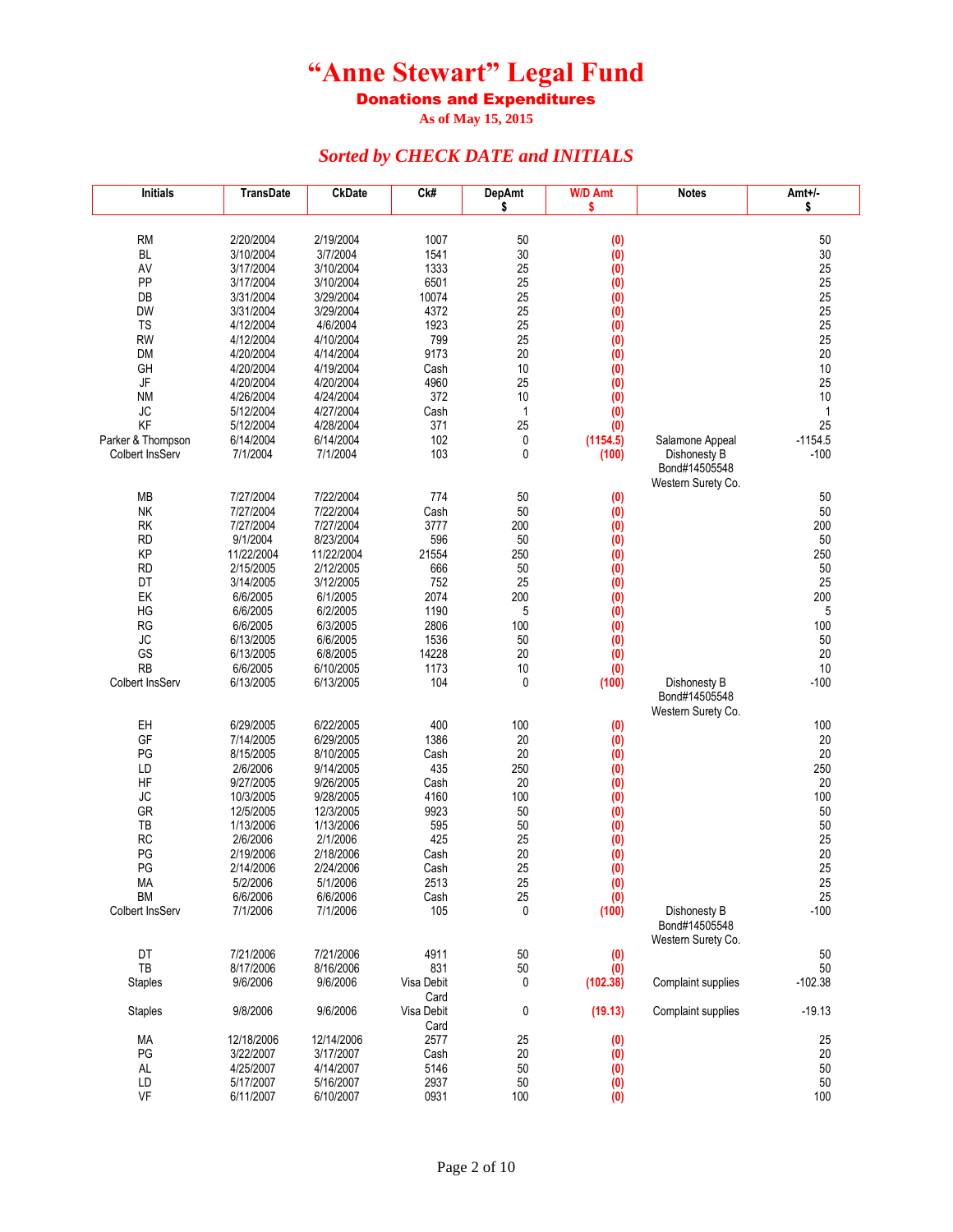Donations and Expenditures

**As of May 15, 2015**

| <b>Initials</b>            | TransDate                | <b>CkDate</b>            | Ck#            | <b>DepAmt</b> | <b>W/D Amt</b>        | <b>Notes</b>            | Amt+/-          |
|----------------------------|--------------------------|--------------------------|----------------|---------------|-----------------------|-------------------------|-----------------|
|                            |                          |                          |                | \$            | \$                    |                         | \$              |
| <b>MA</b>                  | 6/29/2007                | 6/23/2007                | 2617           | 25            | (0)                   |                         | 25              |
| Colbert InsServ            | 7/9/2007                 | 7/3/2007                 | 107            | 0             | (100)                 | Dishonesty B            | $-100$          |
|                            |                          |                          |                |               |                       | Bond#14505548           |                 |
|                            |                          |                          |                |               |                       | Western Surety Co.      |                 |
| PG                         | 11/20/2007               | 8/11/2007                | Cash           | 25            | (0)                   |                         | 25              |
| <b>Federal Court</b><br>PP | 1/8/2008<br>1/22/2008    | 1/8/2008<br>1/10/2008    | Cash<br>1478   | 0<br>25       | (32.8)<br>(0)         | Cin Ins V RCSC copies   | $-32.8$<br>25   |
| PayPal                     | 6/9/2008                 | 6/9/2008                 | PayPal         | 0.24          | (0)                   | PayPal Activation       | 0.24            |
| Colbert InsServ            | 6/15/2008                | 6/15/2008                | 108            | 0             | (100)                 | Dishonesty B            | $-100$          |
|                            |                          |                          |                |               |                       | Bond#14505548           |                 |
|                            |                          |                          |                |               |                       | Western Surety Co.      |                 |
| <b>RN</b><br>MA            | 7/1/2008<br>10/29/2008   | 6/27/2008<br>10/15/2008  | 1182<br>2751   | 25<br>25      | (0)<br>(0)            |                         | 25<br>25        |
| <b>MB</b>                  | 11/24/2008               | 11/23/2008               | 3897           | 30            | (0)                   |                         | 30              |
| PG                         | 4/3/2009                 | 3/28/2009                | Cash           | 25            | (0)                   |                         | 25              |
| <b>CAN Surety</b>          | 6/15/2009                | 6/11/2009                | 109            | 0             | (100)                 | Bond 0601 14505548      | $-100$          |
| RC                         | 7/29/2009                | 7/26/2009                | 203            | 25            | (0)                   |                         | 25              |
| PG                         | 7/31/2009                | 7/30/2009                | 2579           | 25            | (0)                   |                         | 25              |
| AM                         | 12/22/2009               | 11/12/2009               | PayPal         | 96.49<br>0    | (0)                   |                         | 100<br>$-3.51$  |
| PayPal<br>GW               | 12/22/2009<br>12/21/2009 | 11/12/2009<br>12/19/2009 | PayPal<br>Cash | 45            | (0)<br>(0)            |                         | 45              |
| PG                         | 2/16/2010                | 1/27/2010                | Cash           | 40            | (0)                   |                         | 40              |
| Send Me Store              | 2/5/2010                 | 2/4/2010                 | 110            | 0             | (68.03)               | Petitions, flyers       | $-68.03$        |
| Realty Sign Bell           | 2/12/2010                | 2/12/2010                | 111            | $\mathbf{0}$  | (190.07)              | "Petitions" banner and  | $-190.07$       |
|                            |                          |                          |                |               |                       | signs                   |                 |
| KM<br><b>Staples</b>       | 2/16/2010<br>2/19/2010   | 2/13/2010<br>2/19/2010   | Cash<br>113    | 100<br>0      | (0)<br>(74.57)        | Complaint supplies      | 100<br>$-74.57$ |
| Arizona Quick Sign         | 3/8/2010                 | 3/5/2010                 | 114            | 0             | (350)                 | "Petitions"--100        | $-350$          |
|                            |                          |                          |                |               |                       | signs/stands            |                 |
| Send Me Store              | 3/10/2010                | 3/10/2010                | 116            | 0             | (25.51)               | Copies--petitions P-01  | $-25.51$        |
|                            |                          |                          |                |               |                       | and P-02                |                 |
| <b>NK</b><br><b>RH</b>     | 3/12/2010<br>3/13/2010   | 3/11/2010<br>3/12/2010   | 117<br>Cash    | 0<br>20       | (366)<br>(0)          | Indpt Ad Petition Drive | $-366$<br>20    |
| DH                         | 3/22/2010                | 3/21/2010                | Cash           | 20            | (0)                   |                         | 20              |
| PG                         | 4/2/2010                 | 4/1/2010                 | Cash           | 30            | (0)                   |                         | 30              |
| <b>Staples</b>             | 4/12/2010                | 4/8/2010                 | 118            | 0             | (123.95)              |                         | $-123.95$       |
| DV                         | 4/10/2010                | 4/9/2010                 | 1047           | 10            | (0)                   |                         | 10              |
| JM                         | 4/13/2010                | 4/11/2010                | Cash           | 10            | (0)                   |                         | 10              |
| GW<br>Send Me Store        | 4/19/2010<br>6/1/2010    | 4/19/2010<br>5/26/2010   | Cash<br>119    | 25<br>0       | (0)<br>(4.46)         |                         | 25<br>$-4.46$   |
| American Commercial        | 7/12/2010                | 7/3/2010                 | 120            | 0             | (100)                 | Premium/Bond#145055     | $-100$          |
| Bonding                    |                          |                          |                |               |                       | 48                      |                 |
| МA                         | 1/5/2011                 | 12/27/2010               | 2898           | 25            | (0)                   |                         | 25              |
| LD                         | 3/21/2011                | 3/18/2011                | 3523           | 50            | (0)                   |                         | 50              |
| American Commercial        | 6/6/2011                 | 6/1/2011                 | 121            | 0             | (100)                 | Premium/Bond#145055     | $-100$          |
| Bonding<br>LA              | 1/11/2012                | 1/11/2012                | PayPal         | 9.41          | (0)                   | 48                      | 10              |
| MB                         | 1/17/2012                | 1/11/2012                | 4578           | 50            | (0)                   |                         | 50              |
| PayPal                     | 1/11/2012                | 1/11/2012                | PayPal         | 0             | (0)                   |                         | $-0.59$         |
| PG                         | 1/17/2012                | 1/12/2012                | 3234           | 25            | (0)                   |                         | 25              |
| EK                         | 1/18/2012                | 1/15/2012                | 3679           | 100           | (0)                   |                         | 100             |
| KS<br>GW                   | 1/18/2012<br>1/18/2012   | 1/15/2012<br>1/18/2012   | 8058<br>Cash   | 100<br>10     | (0)<br>(0)            |                         | 100<br>10       |
| NK                         | 1/18/2012                | 1/18/2012                | 4710           | 210           | (0)                   |                         | 210             |
| <b>NR</b>                  | 1/24/2012                | 1/20/2012                | 3402           | 75            | (0)                   |                         | 75              |
| Anonymous                  | 1/24/2012                | 1/23/2012                | 1102           | 150           | (0)                   |                         | 150             |
| NΚ                         | 1/24/2012                | 1/24/2012                | 4716           | 225           | $\overline{(0)}$      |                         | 225             |
| MA                         | 1/30/2012                | 1/26/2012                | 2983           | 100           | (0)                   |                         | 100             |
| MB<br>LК                   | 2/7/2012<br>2/21/2012    | 2/7/2012<br>2/16/2012    | 4599<br>353    | 500<br>50     | (0)                   |                         | 500<br>50       |
| GD                         | 2/17/2012                | 2/17/2012                | 1154           | 30            | (0)<br>$\mathfrak{g}$ |                         | 30              |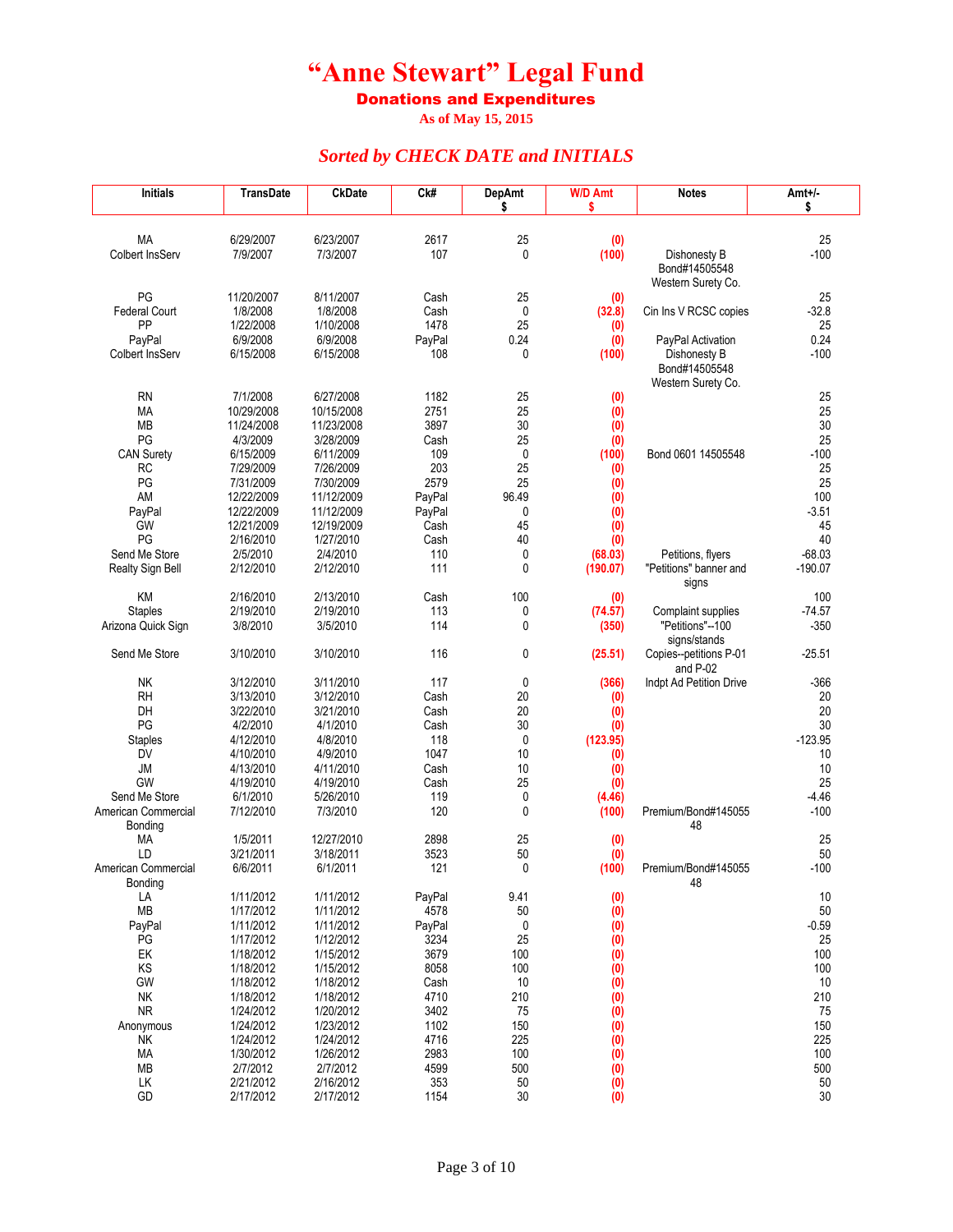Donations and Expenditures

**As of May 15, 2015**

| <b>Initials</b>      | TransDate                | <b>CkDate</b>            | Ck#            | <b>DepAmt</b><br>\$ | <b>W/D Amt</b><br>\$ | Notes                                 | Amt+/-<br>\$ |
|----------------------|--------------------------|--------------------------|----------------|---------------------|----------------------|---------------------------------------|--------------|
|                      |                          |                          |                |                     |                      |                                       |              |
| JT                   | 2/28/2012                | 3/2/2012                 | 4988           | 10                  | (0)                  |                                       | 10           |
| Nancy Mangone, Esq.  | 3/23/2012                | 3/4/2012                 | 122            | 0                   | (2000)               | Stewart v. RCSC --                    | $-2000$      |
|                      |                          |                          |                |                     |                      | Quorum Etc.                           |              |
| JN                   | 3/19/2012                | 3/8/2012                 | PayPal         | 23.97               | (0)                  |                                       | 25           |
| PayPal               | 3/8/2012                 | 3/8/2012                 | PayPal         | 0                   | (0)                  |                                       | $-1.03$      |
| GR                   | 3/19/2012                | 3/16/2012                | 1979           | 50                  | (0)                  |                                       | 50           |
| Compass              | 3/26/2012                | 3/26/2012                | Transfer       | 6.25                | (0)                  | Cash Bonus on Acct                    | 6.25         |
|                      |                          |                          |                |                     |                      | <b>Anniversary Date-</b><br>THANK YOU |              |
| EK                   | 4/25/2012                | 4/20/2012                | 3754           | 100                 | (0)                  |                                       | 100          |
| <b>Bond Services</b> | 6/18/2012                | 6/12/2012                | 123            | 0                   | (100)                | Dishonesty Bond                       | $-100$       |
|                      |                          |                          |                |                     |                      | #14505548                             |              |
| JC                   | 7/3/2012                 | 6/28/2012                | 1118           | 100                 | (0)                  |                                       | 100          |
| <b>RH</b>            | 11/21/2012               | 7/17/2012                | PayPal         | 96.8                | (0)                  |                                       | 100          |
| AZ<br><b>BM</b>      | 7/26/2012<br>8/21/2012   | 7/25/2012<br>8/16/2012   | Cash<br>Cash   | 100<br>100          | (0)<br>(0)           |                                       | 100<br>100   |
| <b>SM</b>            | 8/27/2012                | 8/26/2012                | 130            | 100                 | (0)                  |                                       | 100          |
| AS                   | 9/10/2012                | 9/8/2012                 | 4406           | 100                 | (0)                  |                                       | 100          |
| KS                   | 9/25/2012                | 9/24/2012                | 8072           | 100                 | (0)                  |                                       | 100          |
| NΚ                   | 9/27/2012                | 9/26/2012                | Cash           | 150                 | (0)                  |                                       | 150          |
| <b>RN</b>            | 9/27/2012                | 9/27/2012                | Cash           | 100                 | (0)                  |                                       | 100          |
| JH                   | 10/1/2012                | 9/29/2012                | 2611           | 1000                | (0)                  |                                       | 1000         |
| PG                   | 10/1/2012                | 9/29/2012                | Cash           | 25                  | (0)                  |                                       | 25           |
| BB                   | 10/2/2012                | 10/2/2012                | 2421           | 25                  | (0)                  |                                       | 25           |
| DG                   | 10/5/2012                | 10/3/2012                | 6367           | 25                  | (0)                  |                                       | 25           |
| BK                   | 10/4/2012                | 10/4/2012                | Cash           | 10                  | (0)                  |                                       | 10           |
| JB                   | 10/4/2012                | 10/4/2012                | 3404           | 100                 | (0)                  |                                       | 100          |
| <b>RB</b><br>SS      | 10/4/2012                | 10/4/2012                | 5362<br>5683   | 50<br>100           | (0)                  |                                       | 50<br>100    |
| PP                   | 10/9/2012<br>10/9/2012   | 10/5/2012<br>10/6/2012   | 2621           | 25                  | (0)<br>(0)           |                                       | 25           |
| <b>RG</b>            | 10/11/2012               | 10/8/2012                | 3998           | 100                 | (0)                  |                                       | 100          |
| GW                   | 10/9/2012                | 10/9/2012                | 2690           | 25                  | (0)                  |                                       | 25           |
| JK                   | 10/11/2012               | 10/11/2012               | 3182           | 50                  | (0)                  |                                       | 50           |
| PayPal               | 10/15/2012               | 10/15/2012               | PayPal         | $\mathbf{0}$        | (0)                  |                                       | $-3.2$       |
| SP                   | 10/15/2012               | 10/15/2012               | 1216           | 40                  | (0)                  |                                       | 40           |
| <b>TS</b>            | 10/23/2012               | 10/15/2012               | PayPal         | 96.8                | (0)                  |                                       | 100          |
| Nancy Mangone, Esq.  | 10/17/2012               | 10/16/2012               | 124            | 0                   | (1600)               | Stewart v. RCSC --                    | $-1600$      |
|                      |                          |                          |                |                     |                      | Quorum Etc.                           |              |
| SA                   | 10/26/2012               | 10/25/2012               | 1797           | 25                  | (0)                  |                                       | 25           |
| <b>RK</b>            | 11/20/2012               | 11/19/2012               | 6259           | 100                 | (0)                  |                                       | 100          |
| PayPal<br>СA         | 11/21/2012<br>12/11/2012 | 11/21/2012<br>11/30/2012 | PayPal<br>1244 | 0<br>50             | (0)<br>(0)           |                                       | $-3.2$<br>50 |
| AS                   | 12/1/2012                | 12/1/2012                | Squareup       | 10                  | (0)                  |                                       | 10           |
| AS                   | 12/1/2012                | 12/1/2012                | Squareup       | 0.97                | (0)                  |                                       | 1            |
| Squareup             | 12/1/2012                | 12/1/2012                | Squareup       | 0                   | (0)                  |                                       | $-0.03$      |
| AR                   | 12/10/2012               | 12/5/2012                | PayPal         | 23.97               | (0)                  |                                       | 25           |
| PayPal               | 12/5/2012                | 12/5/2012                | PayPal         | 0                   | (0)                  |                                       | $-1.03$      |
| LE                   | 12/7/2012                | 12/6/2012                | 650            | 25                  | (0)                  |                                       | 25           |
| DB                   | 12/7/2012                | 12/7/2012                | Cash           | 100                 | (0)                  |                                       | 100          |
| RS                   | 1/3/2013                 | 12/28/2012               | 2568           | 15                  | (0)                  |                                       | 15           |
| <b>JW</b>            | 1/9/2013                 | 1/9/2013                 | 3374           | 20                  | (0)                  |                                       | 20           |
| JB                   | 1/11/2013                | 1/11/2013<br>1/11/2013   | 776            | 15                  | (0)                  |                                       | 15           |
| ΚG<br>LA             | 1/11/2013<br>1/15/2013   | 1/12/2013                | Cash<br>2571   | 100<br>10           | (0)<br>(0)           |                                       | 100<br>10    |
| LQ                   | 1/14/2013                | 1/13/2013                | 141            | 200                 | (0)                  |                                       | 200          |
| WG                   | 1/14/2013                | 1/13/2013                | 3811           | 20                  | (0)                  |                                       | 20           |
| DL                   | 1/21/2013                | 1/16/2013                | PayPal         | 48.25               | (0)                  |                                       | 50           |
| EK                   | 1/17/2013                | 1/16/2013                | 4010           | 100                 | (0)                  |                                       | 100          |
| JA                   | 1/16/2013                | 1/16/2013                | 615            | 10                  | $\overline{(0)}$     |                                       | 10           |
| RH                   | 1/16/2013                | 1/16/2013                | Cash           | 20                  | (0)                  |                                       | 20           |
| <b>NM</b>            | 1/21/2013                | 1/17/2013                | PayPal         | 19.12               | $\ddot{0}$           |                                       | 20           |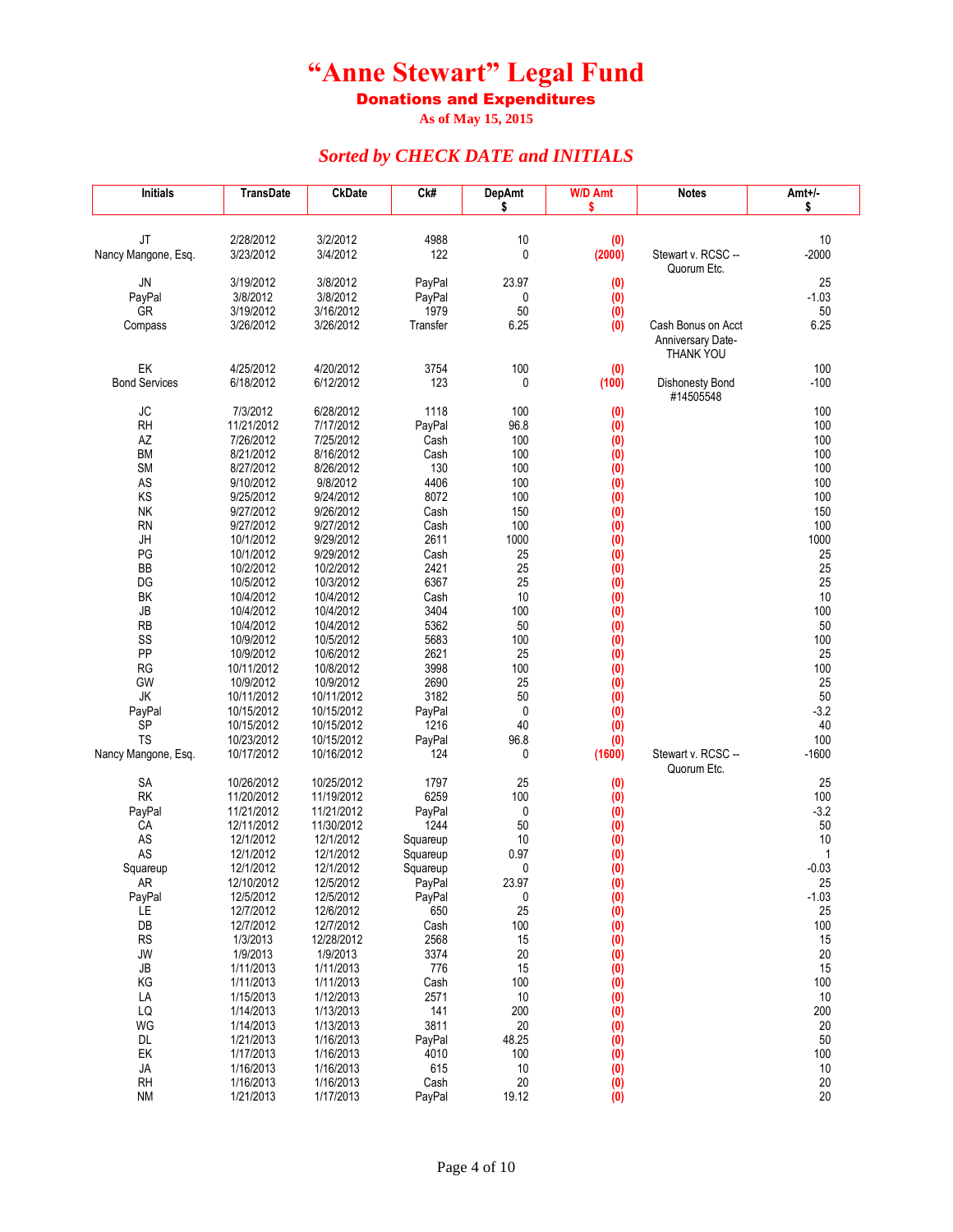Donations and Expenditures

**As of May 15, 2015**

| <b>Initials</b>        | TransDate              | <b>CkDate</b>          | Ck#            | <b>DepAmt</b>   | <b>W/D Amt</b>    | <b>Notes</b>                      | Amt+/-       |
|------------------------|------------------------|------------------------|----------------|-----------------|-------------------|-----------------------------------|--------------|
|                        |                        |                        |                | \$              | \$                |                                   | \$           |
|                        |                        |                        |                |                 |                   |                                   |              |
| HG<br>JV               | 1/22/2013<br>1/23/2013 | 1/19/2013<br>1/19/2013 | 1213<br>238    | 100<br>15       | (0)<br>(0)        |                                   | 100<br>15    |
| EG                     | 1/25/2013              | 1/21/2013              | 11825          | 100             | (0)               |                                   | 100          |
| PayPal                 | 1/21/2013              | 1/21/2013              | PayPal         | 0               | (0)               |                                   | $-2.63$      |
| <b>AS</b>              | 1/25/2013              | 1/23/2013              | 3569           | 10              | (0)               |                                   | 10           |
| RC                     | 1/23/2013              | 1/23/2013              | 1088           | 40              | (0)               |                                   | 40           |
| MB                     | 1/29/2013              | 1/28/2013              | Cash           | 200             | (0)               |                                   | 200          |
| $\mathsf{J}\mathsf{F}$ | 1/29/2013              | 1/29/2013              | 5502           | 50              | $\overline{(0)}$  |                                   | 50           |
| MA<br>EW               | 1/31/2013<br>2/1/2013  | 1/30/2013<br>2/1/2013  | 3069<br>Cash   | 100<br>40       | (0)<br>(0)        |                                   | 100<br>40    |
| JM                     | 2/4/2013               | 2/4/2013               | Cash           | 30              | (0)               |                                   | 30           |
| MO                     | 2/4/2013               | 2/4/2013               | 4713           | 25              | (0)               |                                   | 25           |
| FH                     | 2/6/2013               | 2/6/2013               | 3559           | 50              | (0)               |                                   | 50           |
| JO                     | 2/8/2013               | 2/8/2013               | Cash           | 20              | (0)               |                                   | 20           |
| VH                     | 2/8/2013               | 2/8/2013               | Cash           | 25              | (0)               |                                   | 25           |
| AV                     | 2/11/2013              | 2/9/2013               | 1752           | 25              | (0)               |                                   | 25           |
| DT<br><b>JC</b>        | 2/11/2013<br>2/12/2013 | 2/9/2013<br>2/10/2013  | 6281<br>1204   | 100<br>100      | (0)<br>(0)        |                                   | 100<br>100   |
| ME                     | 2/13/2013              | 2/13/2013              | Cash           | 10              | (0)               |                                   | 10           |
| CG                     | 2/14/2013              | 2/14/2013              | 10814          | 100             | (0)               |                                   | 100          |
| GL                     | 2/19/2013              | 2/18/2013              | 2003           | 500             | (0)               |                                   | 500          |
| MK                     | 2/20/2013              | 2/18/2013              | 867            | 10              | (0)               |                                   | 10           |
| JJ                     | 2/20/2013              | 2/20/2013              | Cash           | 100             | (0)               |                                   | 100          |
| WR                     | 2/21/2013              | 2/21/2013              | Cash           | 20              | (0)               |                                   | 20           |
| MG<br>AA               | 2/25/2013<br>2/25/2013 | 2/24/2013<br>2/25/2013 | Cash<br>Cash   | 20<br>15        | (0)               |                                   | 20<br>15     |
| OC                     | 2/27/2013              | 2/27/2013              | Cash           | 20              | (0)<br>$\ddot{0}$ |                                   | 20           |
| RC                     | 2/27/2013              | 2/27/2013              | 346            | 25              | (0)               |                                   | 25           |
| RS                     | 2/28/2013              | 2/28/2013              | 2632           | 100             | (0)               |                                   | 100          |
| <b>DD</b>              | 3/4/2013               | 3/3/2013               | 1044           | 100             | (0)               |                                   | 100          |
| GM                     | 3/11/2013              | 3/6/2013               | PayPal         | 96.8            | (0)               |                                   | 100          |
| NK                     | 3/11/2013              | 3/6/2013               | PayPal         | 96.8            | (0)               |                                   | 100          |
| PayPal                 | 3/11/2013              | 3/6/2013               | PayPal         | 0               | (0)               |                                   | $-3.2$       |
| PayPal<br>ΤT           | 3/11/2013<br>3/6/2013  | 3/6/2013<br>3/6/2013   | PayPal<br>Cash | $\pmb{0}$<br>10 | (0)<br>(0)        |                                   | $-3.2$<br>10 |
| <b>JN</b>              | 3/7/2013               | 3/7/2013               | Cash           | 10              | (0)               |                                   | 10           |
| JW                     | 3/7/2013               | 3/7/2013               | 1015           | 100             | (0)               |                                   | 100          |
| AS                     | 3/11/2013              | 3/9/2013               | Squareup       | 97.25           | (0)               |                                   | 100          |
| Squareup               | 3/11/2013              | 3/9/2013               | Squareup       | 0               | (0)               |                                   | $-2.75$      |
| KM                     | 3/21/2013              | 3/10/2013              | 2993           | 100             | (0)               |                                   | 100          |
| DS                     | 3/12/2013              | 3/11/2013              | 2417           | 25              | (0)               |                                   | 25           |
| <b>RG</b><br><b>RN</b> | 3/11/2013<br>3/12/2013 | 3/11/2013<br>3/11/2013 | 4030<br>1083   | 100<br>100      | (0)<br>(0)        |                                   | 100<br>100   |
| <b>BM</b>              | 3/12/2013              | 3/12/2013              | Cash           | 200             | (0)               |                                   | 200          |
| RG                     | 3/14/2013              | 3/12/2013              | 1718           | 100             | (0)               |                                   | 100          |
| AR                     | 3/13/2013              | 3/13/2013              | Cash           | 20              | (0)               |                                   | 20           |
| CG                     | 3/18/2013              | 3/16/2013              | 3176           | 100             | (0)               |                                   | 100          |
| <b>RS</b>              | 3/19/2013              | 3/17/2013              | 1336           | 100             | (0)               |                                   | 100          |
| Nancy Mangone, Esq.    | 3/19/2013              | 3/18/2013              | 125            | 0               | (2000)            | Stewart v. RCSC --<br>Quorum Etc. | $-2000$      |
| VB                     | 3/20/2013              | 3/18/2013              | 1507           | 100             | (0)               |                                   | 100          |
| MW                     | 3/20/2013              | 3/20/2013              | 1120           | 100             | (0)               |                                   | 100          |
| МK                     | 3/25/2013              | 3/23/2013              | 3046           | 25              | (0)               |                                   | 25           |
| AE                     | 3/25/2013              | 3/25/2013              | Cash           | 100             | (0)               |                                   | 100          |
| <b>NW</b><br>BB        | 3/27/2013<br>3/28/2013 | 3/27/2013<br>3/28/2013 | 7426<br>4908   | 100<br>100      | (0)               |                                   | 100<br>100   |
| PW                     | 4/1/2013               | 3/29/2013              | 1390           | 25              | (0)<br>(0)        |                                   | 25           |
| Anonymous              | 4/11/2013              | 4/11/2013              | Cash           | 100             | (0)               |                                   | 100          |
| Anonymous              | 4/11/2013              | 4/11/2013              | Cash           | 5               | $\overline{(0)}$  |                                   | 5            |
| GK                     | 4/11/2013              | 4/11/2013              | 1032           | 100             | (0)               |                                   | 100          |
| VS                     | 4/11/2013              | 4/11/2013              | 2084           | 100             | $\ddot{0}$        |                                   | 100          |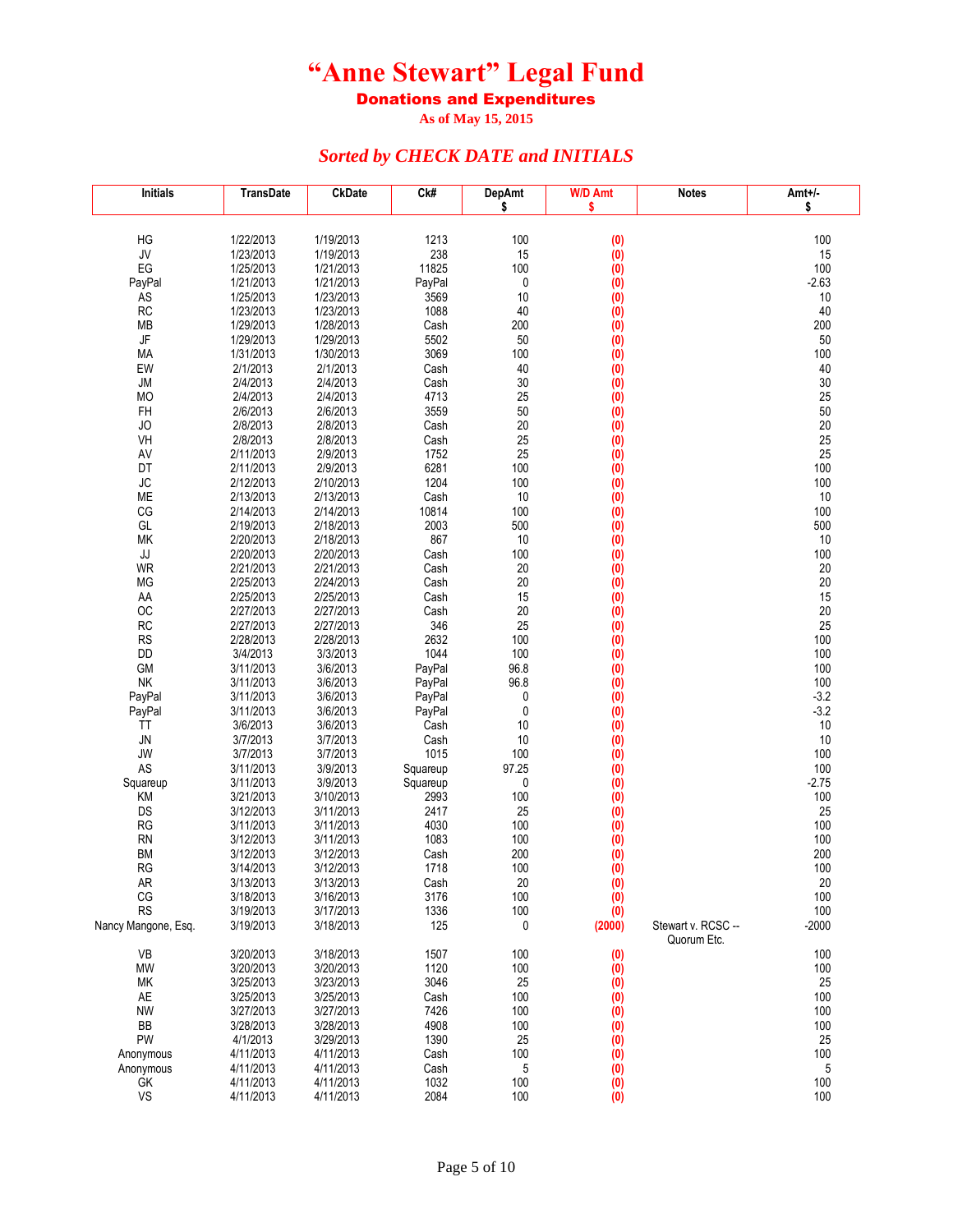Donations and Expenditures

**As of May 15, 2015**

| <b>Initials</b>      | <b>TransDate</b>     | <b>CkDate</b>        | Ck#              | <b>DepAmt</b> | <b>W/D Amt</b>   | <b>Notes</b>           | Amt+/-     |
|----------------------|----------------------|----------------------|------------------|---------------|------------------|------------------------|------------|
|                      |                      |                      |                  | \$            | \$               |                        | \$         |
| DA                   | 4/15/2013            | 4/13/2013            | 2913             | 50            | (0)              |                        | 50         |
| CA                   | 4/16/2013            | 4/14/2013            | 1459             | 200           | $\overline{(0)}$ |                        | 200        |
| DD                   | 5/30/2013            | 4/16/2013            | 138              | 50            | $\overline{(0)}$ |                        | 50         |
| TB                   | 4/18/2013            | 4/17/2013            | 858              | 25            | (0)              |                        | 25         |
| <b>JB</b>            | 4/18/2013            | 4/18/2013            | Cash             | 20            | $\overline{(0)}$ |                        | 20         |
| <b>NK</b>            | 4/19/2013            | 4/19/2013            | Cash             | 100           | $\overline{(0)}$ |                        | 100        |
| PF                   | 4/23/2013            | 4/21/2013            | 2078             | 25            | (0)              |                        | 25         |
| Anonymous            | 4/23/2013            | 4/22/2013            | Cash             | 200           | (0)              |                        | 200        |
| D <sub>O</sub>       | 4/24/2013            | 4/23/2013            | 585              | 20            | (0)              |                        | 20         |
| MB                   | 4/23/2013            | 4/23/2013            | Cash             | 20            | $\overline{(0)}$ |                        | 20         |
| BL                   | 4/29/2013            | 4/26/2013            | 1055             | 50            | (0)              |                        | 50         |
| NK                   | 5/1/2013             | 5/1/2013             | Cash             | 100           | $\overline{(0)}$ |                        | 100        |
| TB                   | 5/1/2013             | 5/1/2013             | Cash             | 100           | (0)              |                        | 100        |
| BB                   | 5/2/2013             | 5/2/2013             | 1129             | 100           | $\overline{(0)}$ |                        | 100        |
| KO                   | 5/9/2013             | 5/9/2013             | Cash             | 50            | (0)              |                        | 50         |
| <b>JB</b>            | 5/13/2013            | 5/10/2013            | 6077             | 10            | (0)              |                        | 10         |
| James Treece         | 5/14/2013            | 5/14/2013            | 4531             | 100           | (0)              |                        | 100        |
| <b>Bond Services</b> | 5/29/2013            | 5/23/2013            | 126              | 0             | (100)            | <b>Dishonesty Bond</b> | $-100$     |
|                      |                      |                      |                  |               |                  | #14505548              |            |
| DB                   | 5/23/2013            | 5/23/2013            | 6360             | 25            | (0)              |                        | 25         |
| WS                   | 5/24/2013            | 5/24/2013            | 1131             | 100           | (0)              |                        | 100        |
| <b>GM</b>            | 5/28/2013            | 5/25/2013            | 604              | 100           | (0)              |                        | 100        |
| <b>RF</b>            | 5/28/2013            | 5/25/2013            | 1015             | 500           | (0)              |                        | 500        |
| AN                   | 5/29/2013            | 5/28/2013            | Squareup         | 194.5         | (0)              |                        | 200        |
| Anonymous            | 5/31/2013            | 5/28/2013            | Cashier's        | 100           | (0)              |                        | 100        |
|                      |                      |                      | Ck#9214310       |               |                  |                        |            |
|                      | 5/29/2013            | 5/28/2013            | 078              | 0             |                  |                        | $-5.5$     |
| Squareup<br>CL       | 5/29/2013            | 5/29/2013            | Squareup<br>Cash | 100           | (0)<br>(0)       |                        | 100        |
| <b>JC</b>            | 6/3/2013             | 5/31/2013            | 1256             | 100           | (0)              |                        | 100        |
| JL                   | 6/3/2013             | 6/1/2013             | Cash             | 100           | (0)              |                        | 100        |
| JC                   | 6/4/2013             | 6/4/2013             | 1200             | 100           | (0)              |                        | 100        |
| VB                   | 6/5/2013             | 6/4/2013             | 1606             | 100           | (0)              |                        | 100        |
| JS                   | 6/14/2013            | 6/14/2013            | Cash             | 10            | (0)              |                        | 10         |
| KC                   | 6/17/2013            | 6/15/2013            | 1187             | 100           | $\overline{(0)}$ |                        | 100        |
| JM                   | 6/25/2013            | 6/25/2013            | Cash             | 20            | (0)              |                        | 20         |
| BW                   | 6/26/2013            | 6/26/2013            | Cash             | 100           | $\overline{(0)}$ |                        | 100        |
| JP                   | 6/28/2013            | 6/26/2013            | 1002             | 100           | (0)              |                        | 100        |
| <b>RS</b>            | 6/28/2013            | 6/28/2013            | 2037             | 100           | $\overline{(0)}$ |                        | 100        |
| DC                   | 7/2/2013             | 6/30/2013            | 1183             | 10            | (0)              |                        | 10         |
| SW                   | 7/2/2013             | 7/2/2013             | 1765             | 50            | (0)              |                        | 50         |
| KD                   | 7/11/2013            | 7/11/2013            | Cash             | 100           | (0)              |                        | 100        |
| JB                   | 7/12/2013            | 7/12/2013            | 2632             | 100           | $\overline{(0)}$ |                        | 100        |
| <b>BP</b>            | 7/15/2013            | 7/15/2013            | 4343             | 25            | (0)              |                        | 25         |
| SD                   | 7/16/2013            | 7/15/2013            | 637              | 50            | $\overline{(0)}$ |                        | 50         |
| МO                   | 7/17/2013            | 7/17/2013            | 1276             | 100           | (0)              |                        | 100        |
| KS                   | 7/22/2013            | 7/18/2013            | 6064             | 100           | (0)              |                        | 100        |
| RL                   | 7/22/2013            | 7/22/2013            | Cash             | 100           | (0)              |                        | 100        |
| LA                   | 7/23/2013            | 7/23/2013            | 1434             | 100           | (0)              |                        | 100        |
| EK                   | 8/7/2013             | 8/2/2013             | 4171             | 100           | (0)              |                        | 100        |
| EC                   | 8/8/2013             | 8/8/2013             | 2672             | 100           | (0)              |                        | 100        |
| ER<br>JC             | 8/8/2013<br>8/8/2013 | 8/8/2013<br>8/8/2013 | 569<br>Cash      | 20<br>20      | (0)<br>(0)       |                        | 20<br>20   |
| BJ                   | 8/12/2013            | 8/10/2013            | Cash             | 20            | (0)              |                        | 20         |
| EP                   | 8/12/2013            | 8/10/2013            | Cash             | 20            | (0)              |                        | 20         |
| SW                   | 8/12/2013            | 8/10/2013            | Cash             | 20            | (0)              |                        | 20         |
| HR                   | 8/14/2013            | 8/14/2013            | Cash             | 10            | (0)              |                        | 10         |
| <b>CP</b>            | 8/20/2013            | 8/20/2013            | 138              | 100           | (0)              |                        | 100        |
| MA                   | 8/28/2013            | 8/21/2013            | 1158             | 100           | (0)              |                        | 100        |
| <b>RZ</b>            | 8/21/2013            | 8/21/2013            | Cash             | 5             | (0)              |                        | $\sqrt{5}$ |
| Anonymous            | 8/22/2013            | 8/22/2013            | Cash             | 50            | (0)              |                        | 50         |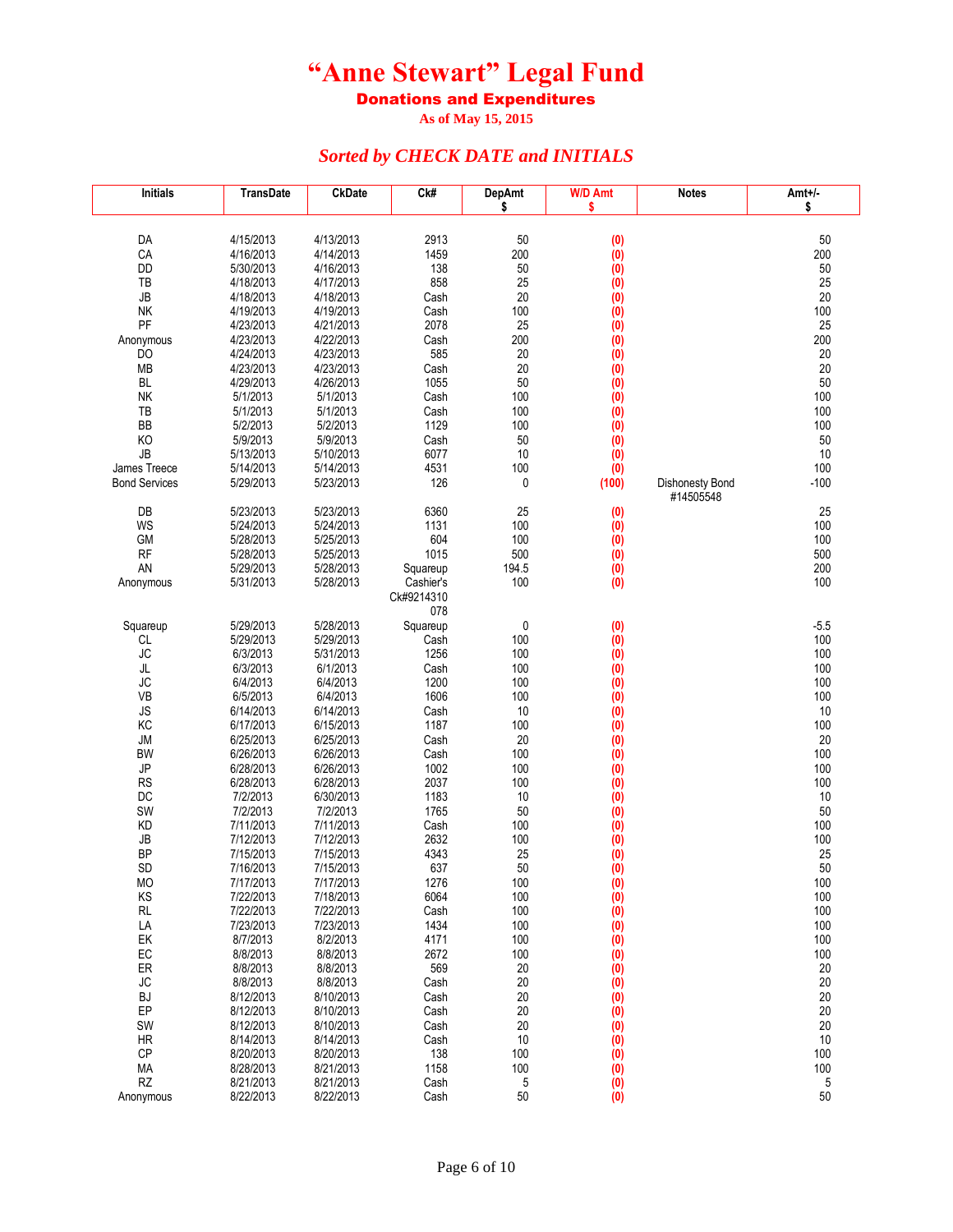Donations and Expenditures

**As of May 15, 2015**

| <b>Initials</b>     | <b>TransDate</b>         | <b>CkDate</b>            | Ck#          | <b>DepAmt</b> | <b>W/D Amt</b>         | <b>Notes</b>       | Amt+/-       |
|---------------------|--------------------------|--------------------------|--------------|---------------|------------------------|--------------------|--------------|
|                     |                          |                          |              | \$            | \$                     |                    | \$           |
|                     |                          |                          |              |               |                        |                    |              |
| Anonymous<br>МB     | 8/22/2013<br>8/28/2013   | 8/22/2013<br>8/26/2013   | Cash<br>1076 | 20<br>25      | (0)<br>(0)             |                    | 20<br>25     |
| VH                  | 8/26/2013                | 8/26/2013                | 1345         | 25            | (0)                    |                    | 25           |
| Anonymous           | 8/29/2013                | 8/28/2013                | 1646         | 50            | (0)                    |                    | 50           |
| <b>RM</b>           | 9/3/2013                 | 9/3/2013                 | 2629         | 150           | (0)                    |                    | 150          |
| Nancy Mangone, Esq. | 10/15/2013               | 9/9/2013                 | 127          | 0             | (1250)                 | Stewart v. RCSC -- | $-1250$      |
|                     |                          |                          |              |               |                        | Quorum Etc.        |              |
| AV<br>AC            | 9/11/2013<br>9/13/2013   | 9/10/2013<br>9/12/2013   | 1777<br>1646 | 25<br>100     | (0)                    |                    | 25<br>100    |
| LA                  | 9/12/2013                | 9/12/2013                | 1945         | 50            | (0)<br>$\ddot{\bm{0}}$ |                    | 50           |
| <b>WB</b>           | 9/19/2013                | 9/18/2013                | 146          | 50            | (0)                    |                    | 50           |
| RZ                  | 10/8/2013                | 10/8/2013                | 694          | 50            | (0)                    |                    | 50           |
| ES                  | 10/11/2013               | 10/11/2013               | Cash         | 27            | (0)                    |                    | 27           |
| CK                  | 10/18/2013               | 10/13/2013               | 320          | 100           | $\ddot{0}$             |                    | 100          |
| DB<br>RL            | 11/14/2013<br>10/25/2013 | 10/21/2013<br>10/25/2013 | 5537<br>Cash | 20<br>100     | (0)                    |                    | 20<br>100    |
| JL                  | 10/28/2013               | 10/28/2013               | Cash         | 5             | (0)<br>(0)             |                    | 5            |
| JP                  | 10/28/2013               | 10/28/2013               | 1034         | 100           | (0)                    |                    | 100          |
| BA                  | 11/1/2013                | 11/1/2013                | Cash         | 50            | (0)                    |                    | 50           |
| ΜМ                  | 11/1/2013                | 11/1/2013                | 673          | 20            | (0)                    |                    | 20           |
| LH                  | 11/4/2013                | 11/2/2013                | Cash         | 20            | (0)                    |                    | 20           |
| DC                  | 11/7/2013                | 11/7/2013                | Cash         | 10            | (0)                    |                    | 10           |
| <b>MM</b><br>CB     | 11/8/2013<br>11/12/2013  | 11/8/2013<br>11/9/2013   | 675<br>Cash  | 80<br>20      | (0)<br>(0)             |                    | 80<br>$20\,$ |
| PF                  | 11/12/2013               | 11/11/2013               | 1352         | 25            | (0)                    |                    | 25           |
| DG                  | 11/12/2013               | 11/12/2013               | 9022         | 50            | (0)                    |                    | 50           |
| CT                  | 11/13/2013               | 11/13/2013               | 1392         | $10$          | $\overline{(0)}$       |                    | 10           |
| AN                  | 11/15/2013               | 11/14/2013               | Squareup     | 97.25         | (0)                    |                    | 100          |
| Squareup            | 11/15/2013               | 11/14/2013               | Squareup     | 0             | (0)                    |                    | $-2.75$      |
| AH<br><b>TD</b>     | 11/15/2013<br>11/15/2013 | 11/15/2013<br>11/15/2013 | 1020<br>Cash | 20<br>20      | (0)<br>$\ddot{0}$      |                    | 20<br>20     |
| <b>BL</b>           | 11/18/2013               | 11/18/2013               | 535          | 50            | (0)                    |                    | 50           |
| <b>RH</b>           | 11/19/2013               | 11/19/2013               | Cash         | 75            | (0)                    |                    | 75           |
| МB                  | 11/21/2013               | 11/21/2013               | Cash         | 15            | (0)                    |                    | 15           |
| ET                  | 12/5/2013                | 12/5/2013                | Cash         | 5             | (0)                    |                    | 5            |
| JD                  | 12/5/2013                | 12/5/2013                | Cash         | 5             | (0)                    |                    | 5            |
| <b>TP</b><br>GS     | 12/6/2013<br>12/10/2013  | 12/6/2013<br>12/10/2013  | Cash<br>6192 | 20<br>50      | (0)                    |                    | 20<br>50     |
| HP                  | 12/20/2013               | 12/20/2013               | 1041         | 100           | (0)<br>(0)             |                    | 100          |
| LT                  | 1/6/2014                 | 1/6/2014                 | 3612         | 100           | (0)                    |                    | 100          |
| DS                  | 1/13/2014                | 1/13/2014                | Cash         | 100           | (0)                    |                    | 100          |
| IK                  | 1/13/2014                | 1/13/2014                | Cash         | 10            | (0)                    |                    | $10$         |
| Anonymous           | 1/14/2014                | 1/14/2014                | Cash         | 10            | (0)                    |                    | 10           |
| Anonymous           | 1/14/2014<br>1/15/2014   | 1/14/2014<br>1/15/2014   | Cash<br>Cash | 100<br>10     | (0)<br>(0)             |                    | 100<br>10    |
| Anonymous<br>ΑI     | 1/21/2014                | 1/18/2014                | Cash         | 100           | (0)                    |                    | 100          |
| JA                  | 1/21/2014                | 1/18/2014                | Cash         | 20            | (0)                    |                    | 20           |
| MF                  | 1/21/2014                | 1/18/2014                | Cash         | 10            | (0)                    |                    | $10$         |
| LA                  | 1/29/2013                | 1/29/2014                | 2767         | 25            | (0)                    |                    | 25           |
| NH                  | 2/3/2014                 | 2/1/2014                 | 8352         | 25            | (0)                    |                    | 25           |
| <b>RE</b>           | 2/5/2014                 | 2/3/2014                 | 10781        | 200           | (0)                    |                    | 200          |
| JB<br>BN            | 2/4/2014<br>2/5/2014     | 2/4/2014<br>2/5/2014     | 1371<br>5579 | 100<br>50     | (0)<br>(0)             |                    | 100<br>50    |
| WS                  | 2/6/2014                 | 2/6/2014                 | 5188         | 100           | (0)                    |                    | 100          |
| RG                  | 2/7/2014                 | 2/7/2014                 | 4999         | 100           | (0)                    |                    | 100          |
| <b>ND</b>           | 2/13/2014                | 2/13/2014                | Cash         | 20            | (0)                    |                    | 20           |
| ED                  | 2/14/2014                | 2/14/2014                | 1027         | 100           | (0)                    |                    | 100          |
| LM                  | 2/14/2014                | 2/14/2014                | 5239         | 100           | (0)                    |                    | 100          |
| JB                  | 2/18/2014                | 2/15/2014                | Cash         | 50            | (0)                    |                    | 50           |
| JT<br>EH            | 2/26/2014<br>2/18/2014   | 2/16/2014<br>2/18/2014   | Cash<br>2352 | 10<br>20      | (0)<br>(0)             |                    | 10<br>20     |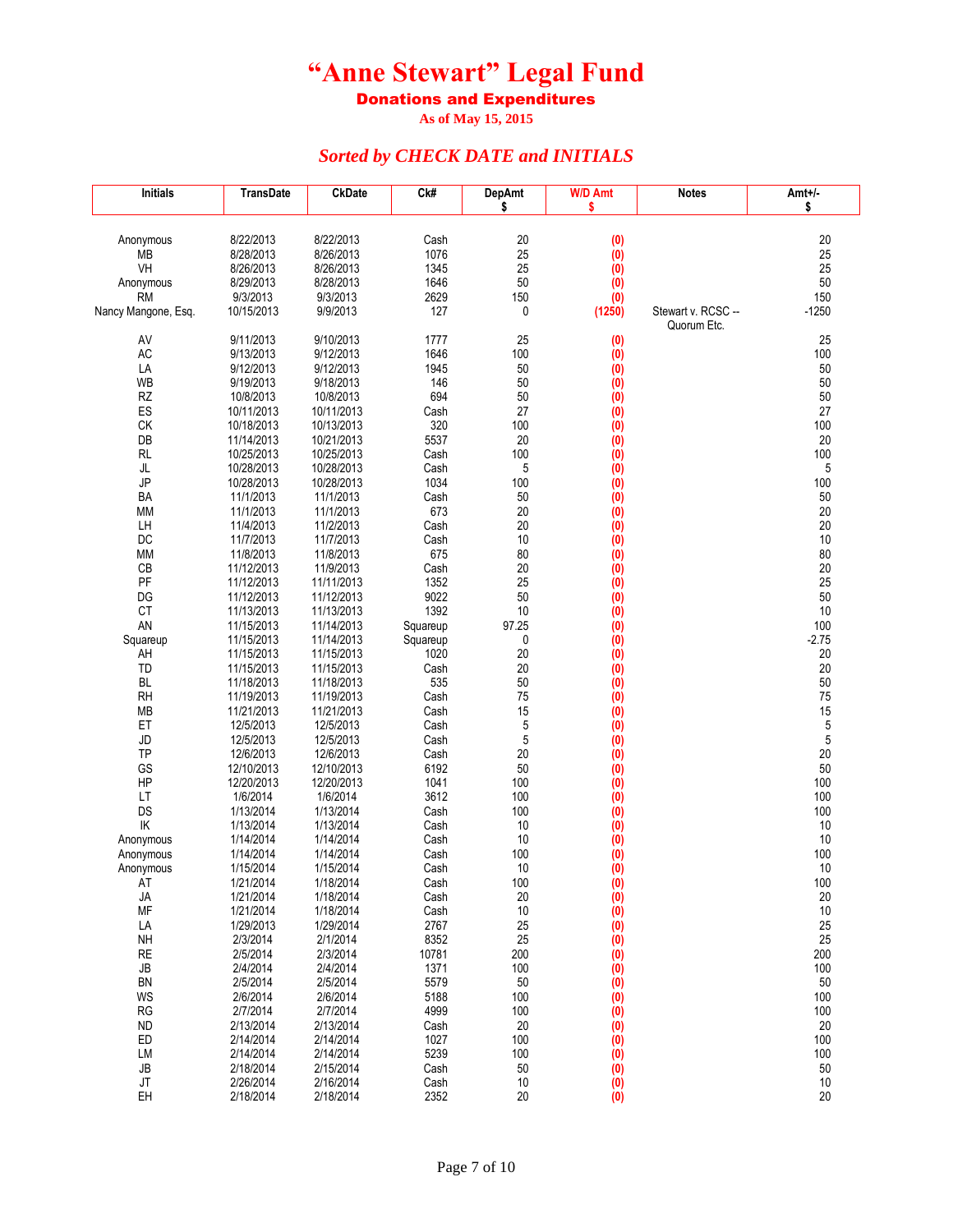Donations and Expenditures

**As of May 15, 2015**

| <b>Initials</b>                     | <b>TransDate</b>       | <b>CkDate</b>          | Ck#              | <b>DepAmt</b>      | <b>W/D Amt</b>                | <b>Notes</b>                 | Amt+/-             |
|-------------------------------------|------------------------|------------------------|------------------|--------------------|-------------------------------|------------------------------|--------------------|
|                                     |                        |                        |                  | \$                 | \$                            |                              | \$                 |
|                                     |                        |                        |                  |                    |                               |                              |                    |
| MM<br>CH                            | 2/19/2014<br>2/27/2014 | 2/19/2014<br>2/24/2014 | Cash<br>2305     | 10<br>20           | (0)<br>(0)                    |                              | 10<br>20           |
| CO                                  | 2/27/2014              | 2/27/2014              | 21987            | 30                 | (0)                           |                              | 30                 |
| DD                                  | 2/28/2014              | 2/28/2014              | 2867             | 100                | (0)                           |                              | 100                |
| PR                                  | 3/3/2014               | 3/1/2014               | Cash             | 100                | (0)                           |                              | 100                |
| PW                                  | 3/4/2014               | 3/4/2014               | 639              | 40                 | $\overline{(0)}$              |                              | 40                 |
| RK                                  | 3/5/2014               | 3/5/2014               | 8127             | 40                 | (0)                           |                              | 40                 |
| AE                                  | 3/6/2014               | 3/6/2014               | Cash             | 20                 | $\overline{(0)}$              |                              | $20\,$             |
| $\mathsf{J}\mathsf{F}$<br><b>RM</b> | 3/6/2014<br>3/6/2014   | 3/6/2014<br>3/6/2014   | Cash<br>Cash     | 20<br>20           | (0)<br>$\dot{1}$              |                              | 20<br>20           |
| DB                                  | 3/7/2014               | 3/7/2014               | Cash             | 20                 | (0)                           |                              | 20                 |
| SC                                  | 3/7/2014               | 3/7/2014               | 2144             | 25                 | (0)                           |                              | 25                 |
| <b>JM</b>                           | 3/10/2014              | 3/10/2014              | Cash             | 50                 | (0)                           |                              | 50                 |
| GW                                  | 3/12/2014              | 3/11/2014              | Cash             | 50                 | (0)                           |                              | 50                 |
| IB                                  | 3/17/2014              | 3/15/2014              | 253              | 20                 | (0)                           |                              | 20                 |
| ES                                  | 3/24/2014              | 3/22/2014              | Cash             | 5                  | (0)                           |                              | $\sqrt{5}$         |
| KS<br>VS                            | 3/26/2014<br>3/28/2014 | 3/26/2014<br>3/28/2014 | Cash<br>Cash     | 20<br>10           | (0)<br>(0)                    |                              | 20<br>10           |
| PM                                  | 3/31/2014              | 3/31/2014              | Cash             | 100                | (0)                           |                              | 100                |
| EK                                  | 4/1/2014               | 4/1/2014               | 4359             | 100                | (0)                           |                              | 100                |
| Anonymous                           | 4/11/2014              | 4/11/2014              | Cash             | 100                | (0)                           |                              | 100                |
| LT                                  | 4/11/2014              | 4/11/2014              | Cash             | 100                | (0)                           |                              | 100                |
| Anonymous                           | 4/28/2014              | 4/24/2014              | 1710             | 50                 | (0)                           |                              | 50                 |
| <b>RT</b>                           | 4/28/2014              | 4/24/2014              | PayPal           | 96.8               | $\overline{(0)}$              |                              | 100                |
| PayPal                              | 4/28/2014              | 4/28/2014              | PayPal<br>131    | 0<br>20            | $\overline{(0)}$              |                              | $-3.2$<br>20       |
| AS<br>KD                            | 5/5/2014<br>5/6/2014   | 4/30/2014<br>5/3/2014  | 1546             | 30                 | $\overline{(0)}$<br>$\dot{1}$ |                              | 30                 |
| AS                                  | 5/5/2014               | 5/5/2014               | Cash             | 20                 | (0)                           |                              | 20                 |
| VB                                  | 5/5/2014               | 5/5/2014               | Cash             | 50                 | (0)                           |                              | 50                 |
| <b>BL</b>                           | 5/8/2014               | 5/8/2014               | Cash             | 5                  | (0)                           |                              | $\mathbf 5$        |
| <b>RH</b>                           | 5/12/2014              | 5/10/2014              | Squareup         | 38.9               | (0)                           |                              | 40                 |
| Squareup                            | 5/12/2014              | 5/10/2014              | Squareup         | 0                  | (0)                           |                              | $-1.1$             |
| Anonymous                           | 5/16/2014              | 5/16/2014              | Cash             | 20                 | (0)                           |                              | $20\,$<br>100      |
| <b>BS</b><br><b>JS</b>              | 5/19/2014<br>5/16/2014 | 5/16/2014<br>5/16/2014 | Squareup<br>Cash | 97.25<br>20        | (0)<br>(0)                    |                              | 20                 |
| Squareup                            | 5/16/2014              | 5/16/2014              | Squareup         | 0                  | (0)                           |                              | $-2.75$            |
| BA                                  | 5/20/2014              | 5/17/2014              | PayPal           | 193.9              | (0)                           |                              | 200                |
| <b>CF</b>                           | 5/19/2014              | 5/17/2014              | Cash             | 5                  | (0)                           |                              | 5                  |
| PayPal                              | 5/20/2014              | 5/17/2014              | PayPal           | 0                  | (0)                           |                              | $-6.1$             |
| <b>Bond Services</b>                | 5/22/2014              | 5/19/2014              | 128              | 0                  | (100)                         | Dishonesty Bond<br>#14505548 | $-100$             |
| JV                                  | 5/20/2014              | 5/20/2014              | 238              | 100                | (0)                           |                              | 100                |
| Dessaules Law Group                 | 6/2/2014               | 5/28/2014              | 129              | 0                  | $(-500)$                      |                              | $-500$             |
| <b>RP</b>                           | 6/2/2014               | 5/29/2014              | 2951             | 25                 | (0)                           |                              | 25                 |
| AS                                  | 5/30/2014              | 5/30/2014              | 3456             | 100                | (0)                           |                              | 100                |
| AS                                  | 6/2/2014               | 6/2/2014               | Cash             | 15                 | (0)                           |                              | 15                 |
| LH<br>WG                            | 6/6/2014<br>6/3/2014   | 6/2/2014<br>6/3/2014   | 6845<br>Cash     | 15<br>10           | (0)                           |                              | 15<br>$10$         |
| IF                                  | 6/5/2014               | 6/5/2014               | 1507             | 100                | (0)<br>(0)                    |                              | 100                |
| JN                                  | 6/5/2014               | 6/5/2014               | 2115             | 50                 | (0)                           |                              | 50                 |
| ED                                  | 6/9/2014               | 6/6/2014               | 3697             | 100                | (0)                           |                              | 100                |
| <b>RR</b>                           | 6/6/2014               | 6/6/2014               | Cash             | 25                 | (0)                           |                              | 25                 |
| AW                                  | 6/9/2014               | 6/7/2014               | Cash             | 30                 | (0)                           |                              | 30                 |
| GM                                  | 6/9/2014               | 6/7/2014               | Cash             | 20                 | (0)                           |                              | 20                 |
| KT                                  | 6/11/2014              | 6/11/2014              | Cash             | 20                 | (0)                           |                              | 20                 |
| TS<br><b>RJ</b>                     | 6/11/2014<br>6/12/2014 | 6/11/2014<br>6/12/2014 | 1819<br>Cash     | 50<br>$\mathbf{1}$ | (0)<br>(0)                    |                              | 50<br>$\mathbf{1}$ |
| VS                                  | 6/16/2014              | 6/14/2014              | 6853             | 100                | (0)                           |                              | 100                |
| GB                                  | 6/19/2014              | 6/15/2014              | 2515             | 200                | (0)                           |                              | 200                |
| DK                                  | 6/19/2014              | 6/19/2014              | Cash             | 20                 | (0)                           |                              | 20                 |
| WL                                  | 6/25/2014              | 6/22/2014              | 1053             | 100                | (0)                           |                              | 100                |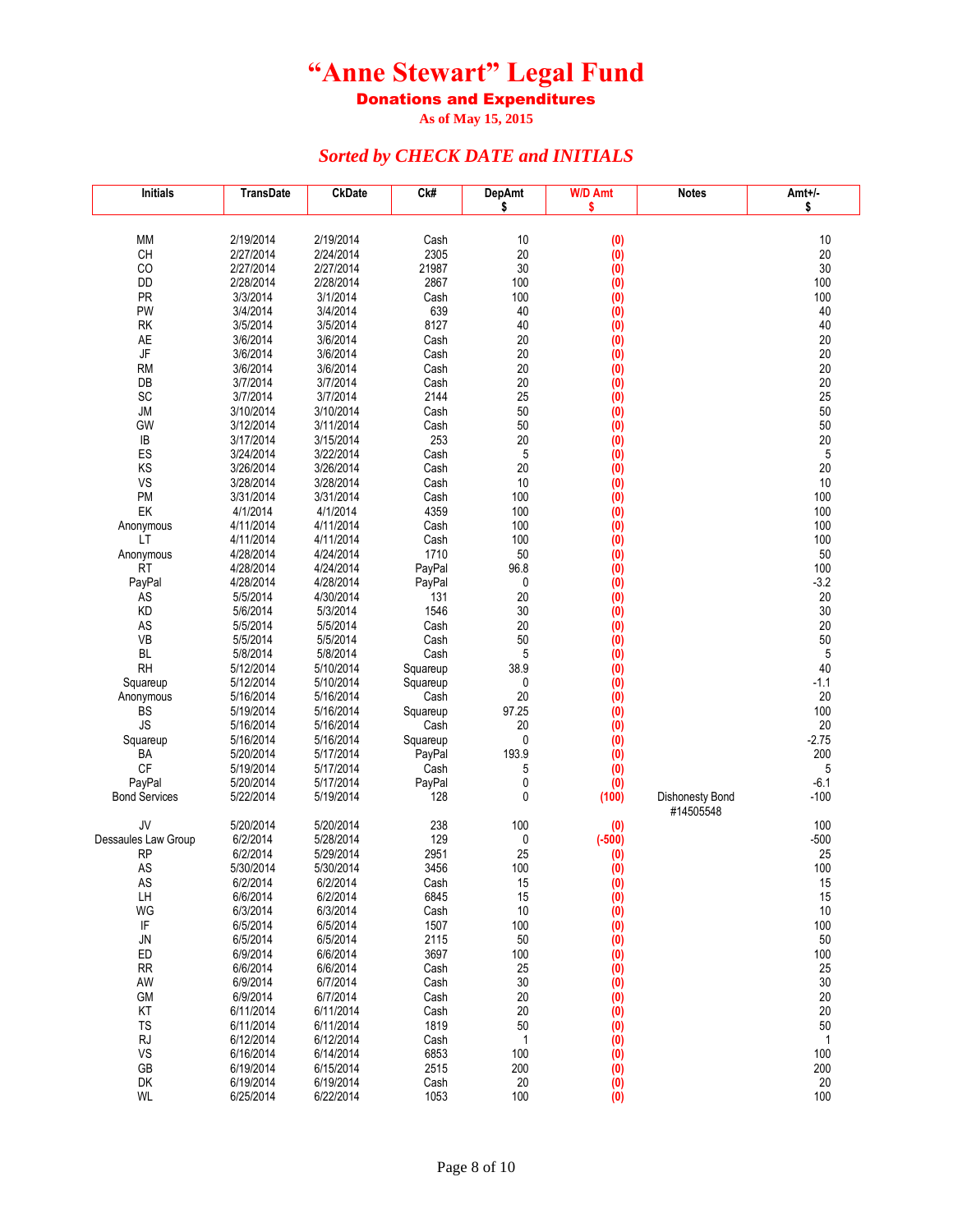Donations and Expenditures

**As of May 15, 2015**

| <b>Initials</b>     | <b>TransDate</b>         | <b>CkDate</b>            | Ck#          | <b>DepAmt</b> | <b>W/D Amt</b> | <b>Notes</b> | Amt+/-        |
|---------------------|--------------------------|--------------------------|--------------|---------------|----------------|--------------|---------------|
|                     |                          |                          |              | \$            | \$             |              | \$            |
|                     |                          |                          |              |               |                |              |               |
| Nancy Mangone, Esq. | 6/25/2014<br>6/25/2014   | 6/23/2014<br>6/25/2014   | 106<br>Cash  | 1961.68<br>20 | (0)            | Refund       | 1961.68<br>20 |
| DR<br>LD            | 6/27/2014                | 6/26/2014                | 1312         | 50            | (0)<br>(0)     |              | 50            |
| DO                  | 6/27/2014                | 6/27/2014                | 700          | 50            | (0)            |              | 50            |
| CS                  | 6/30/2014                | 6/30/2014                | Cash         | 20            | (0)            |              | 20            |
| <b>NM</b>           | 7/11/2014                | 7/10/2014                | Squareup     | 97.25         | (0)            |              | 100           |
| Squareup            | 7/10/2014                | 7/10/2014                | Squareup     | 0             | (0)            |              | $-2.75$       |
| ${\sf AS}$          | 7/14/2014                | 7/12/2014                | 2867         | 100           | (0)            |              | 100           |
| GV                  | 7/14/2014                | 7/14/2014                | 3784         | 100           | (0)            |              | 100           |
| LR                  | 7/18/2014                | 7/18/2014                | 316          | 50            | (0)            |              | 50            |
| JP                  | 7/21/2014                | 7/19/2014                | 438          | 100           | (0)            |              | 100           |
| SC                  | 7/21/2014                | 7/21/2014                | 1573         | 50            | (0)            |              | 50            |
| JZ                  | 7/22/2014                | 7/22/2014                | Cash         | 20            | (0)            |              | 20            |
| JA                  | 7/24/2014                | 7/23/2014                | 4335         | 200           | (0)            |              | 200           |
| MB                  | 7/23/2014                | 7/23/2014                | 1783         | 100           | (0)            |              | 100           |
| WR                  | 7/23/2014                | 7/23/2014                | 6952         | 100           | (0)            |              | 100           |
| GH                  | 7/28/2014                | 7/24/2014                | 2223         | 100           | (0)            |              | 100           |
| MY                  | 7/28/2014                | 7/26/2014                | 2708         | 100           | (0)            |              | 100           |
| LM<br>AE            | 7/30/2014<br>8/1/2014    | 7/30/2014<br>8/1/2014    | 5170<br>Cash | 25<br>20      | (0)            |              | 25<br>20      |
| DF                  | 8/1/2014                 | 8/1/2014                 | 3380         | 20            | (0)            |              | 20            |
| AJ                  | 8/4/2014                 | 8/2/2014                 | Cash         | 40            | (0)<br>(0)     |              | 40            |
| AO                  | 8/6/2014                 | 8/6/2014                 | 412          | 50            | (0)            |              | 50            |
| DW                  | 8/7/2014                 | 8/7/2014                 | Cash         | 20            | (0)            |              | 20            |
| <b>JM</b>           | 8/11/2014                | 8/9/2014                 | Cash         | 20            | (0)            |              | 20            |
| <b>MD</b>           | 8/12/2014                | 8/9/2014                 | 1152         | 100           | (0)            |              | 100           |
| <b>BM</b>           | 8/11/2014                | 8/11/2014                | 1117         | 25            | (0)            |              | 25            |
| JN                  | 8/11/2014                | 8/11/2014                | Cash         | 10.25         | (0)            |              | 10.25         |
| JC                  | 8/20/2014                | 8/13/2014                | 485          | 100           | (0)            |              | 100           |
| SG                  | 8/27/2014                | 8/27/2014                | Cash         | 100           | (0)            |              | 100           |
| CD                  | 8/28/2014                | 8/28/2014                | 2697         | 25            | (0)            |              | 25            |
| <b>BR</b>           | 9/3/2014                 | 9/3/2014                 | 4512         | 25            | (0)            |              | 25            |
| LL                  | 9/8/2014                 | 9/5/2014                 | 2595         | 100           | (0)            |              | 100           |
| GB                  | 9/12/2014                | 9/7/2014                 | 2549         | 200           | (0)            |              | 200           |
| MA                  | 9/15/2014                | 9/10/2014                | 1780         | 25            | (0)            |              | 25            |
| <b>JS</b>           | 9/11/2014                | 9/11/2014                | 1407         | 100           | (0)            |              | 100           |
| <b>MN</b>           | 9/12/2014                | 9/11/2014                | 2035<br>3678 | 100<br>100    | (0)            |              | 100<br>100    |
| CR<br>IR            | 9/18/2014<br>9/18/2014   | 9/18/2014<br>9/18/2014   | Cash         | 20            | (0)<br>(0)     |              | 20            |
| <b>RT</b>           | 9/22/2014                | 9/20/2014                | 2087         | 20            | (0)            |              | 20            |
| JR                  | 9/24/2014                | 9/24/2014                | Cash         | 10            | (0)            |              | 10            |
| PB                  | 10/2/2014                | 9/29/2014                | 3531         | 100           | (0)            |              | 100           |
| <b>ST</b>           | 9/29/2014                | 9/29/2014                | 2830         | 100           | (0)            |              | 100           |
| <b>JB</b>           | 9/30/2014                | 9/30/2014                | Cash         | 20            | (0)            |              | 20            |
| GА                  | 10/1/2014                | 10/1/2014                | 2659         | 100           | (0)            |              | 100           |
| <b>RF</b>           | 10/6/2014                | 10/6/2014                | 3663         | 50            | (0)            |              | $50\,$        |
| AS                  | 10/10/2014               | 10/9/2014                | Squareup     | 97.25         | (0)            |              | 100           |
| GH                  | 10/9/2014                | 10/9/2014                | 0773102524   | 40            | (0)            |              | 40            |
| Squareup            | 10/10/2014               | 10/9/2014                | Squareup     | 0             | (0)            |              | $-2.75$       |
| JH                  | 10/17/2014               | 10/17/2014               | 5854         | 100           | (0)            |              | 100           |
| DP                  | 10/21/2014               | 10/21/2014               | Cash         | 5             | (0)            |              | 5             |
| AS                  | 10/23/2014               | 10/23/2014               | Cash         | 20            | (0)            |              | 20            |
| AZ                  | 10/23/2014<br>10/24/2014 | 10/23/2014<br>10/24/2014 | Cash         | 100           | (0)            |              | 100           |
| KB                  | 10/27/2014               | 10/25/2014               | 139<br>Cash  | 50<br>10      | (0)            |              | 50<br>10      |
| <b>AR</b><br>JC     | 10/27/2014               | 10/27/2014               | 5213         | 100           | (0)<br>(0)     |              | 100           |
| SG                  | 10/29/2014               | 10/27/2014               | 1086         | 25            | (0)            |              | 25            |
| MG                  | 10/29/2014               | 10/28/2014               | 09931        | 50            | (0)            |              | 50            |
| DS                  | 11/18/2014               | 11/18/2014               | Cash         | 40            | (0)            |              | 40            |
| AM                  | 12/4/2014                | 12/2/2014                | 3294         | 100           | (0)            |              | 100           |
| Anonymous           | 12/8/2014                | 12/6/2014                | Cash         | 100           | (0)            |              | 100           |